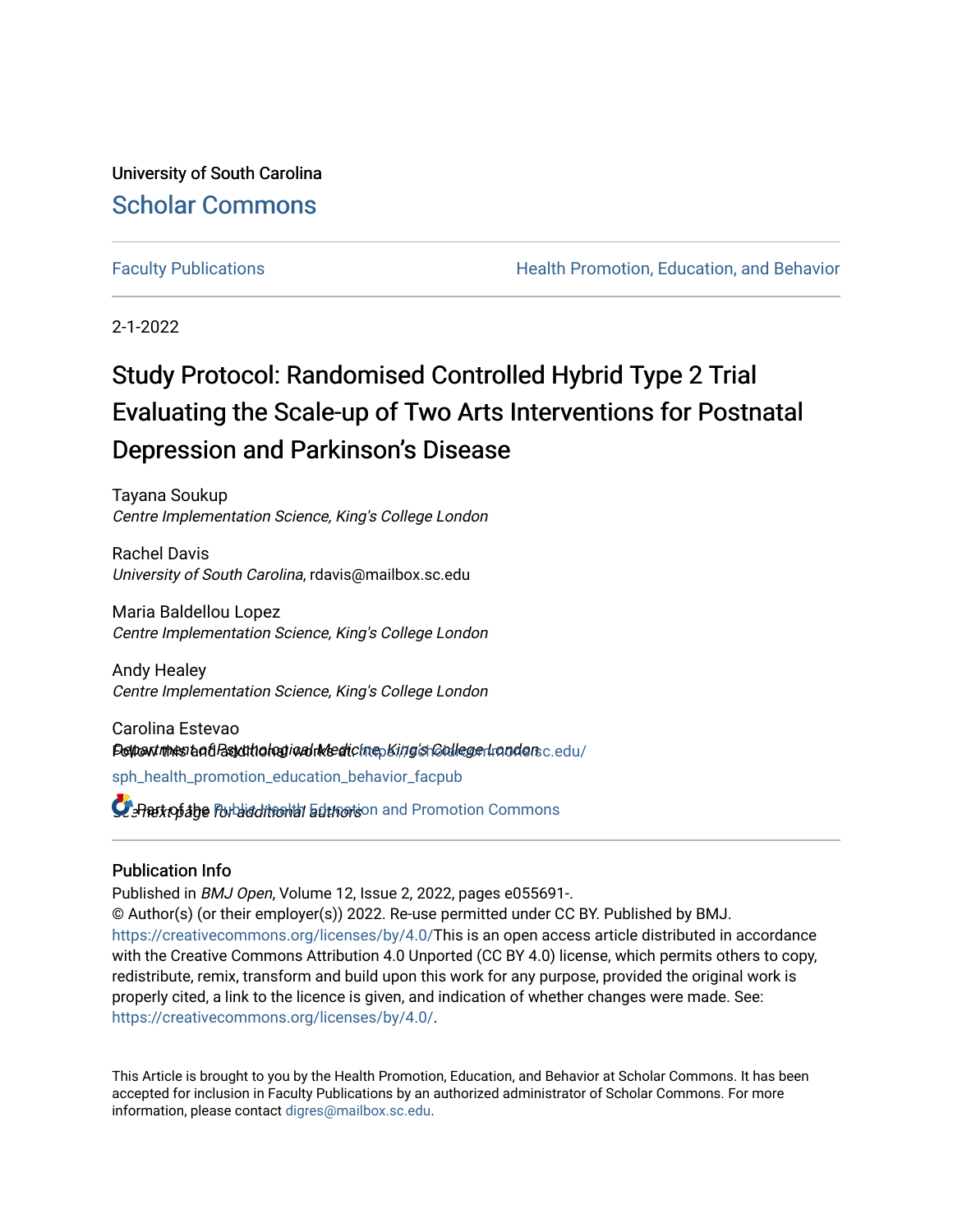### Author(s)

Tayana Soukup, Rachel Davis, Maria Baldellou Lopez, Andy Healey, Carolina Estevao, Daisy Fancourt, Paola Dazzan, Carmine Pariante, Hannah Dye, Tim Osborn, Rebecca Bind, Kristi Sawyer, Lavinia Rebecchini, Katie Hazelgrove, Alexandra Burton, Manonmani Manoharan, Rosie Perkins, Aleksandra Podlewska, Ray Chaudhuri, Fleur Derbyshire-Fox, Alison Hartley, Anthony Woods, and Nikki Crane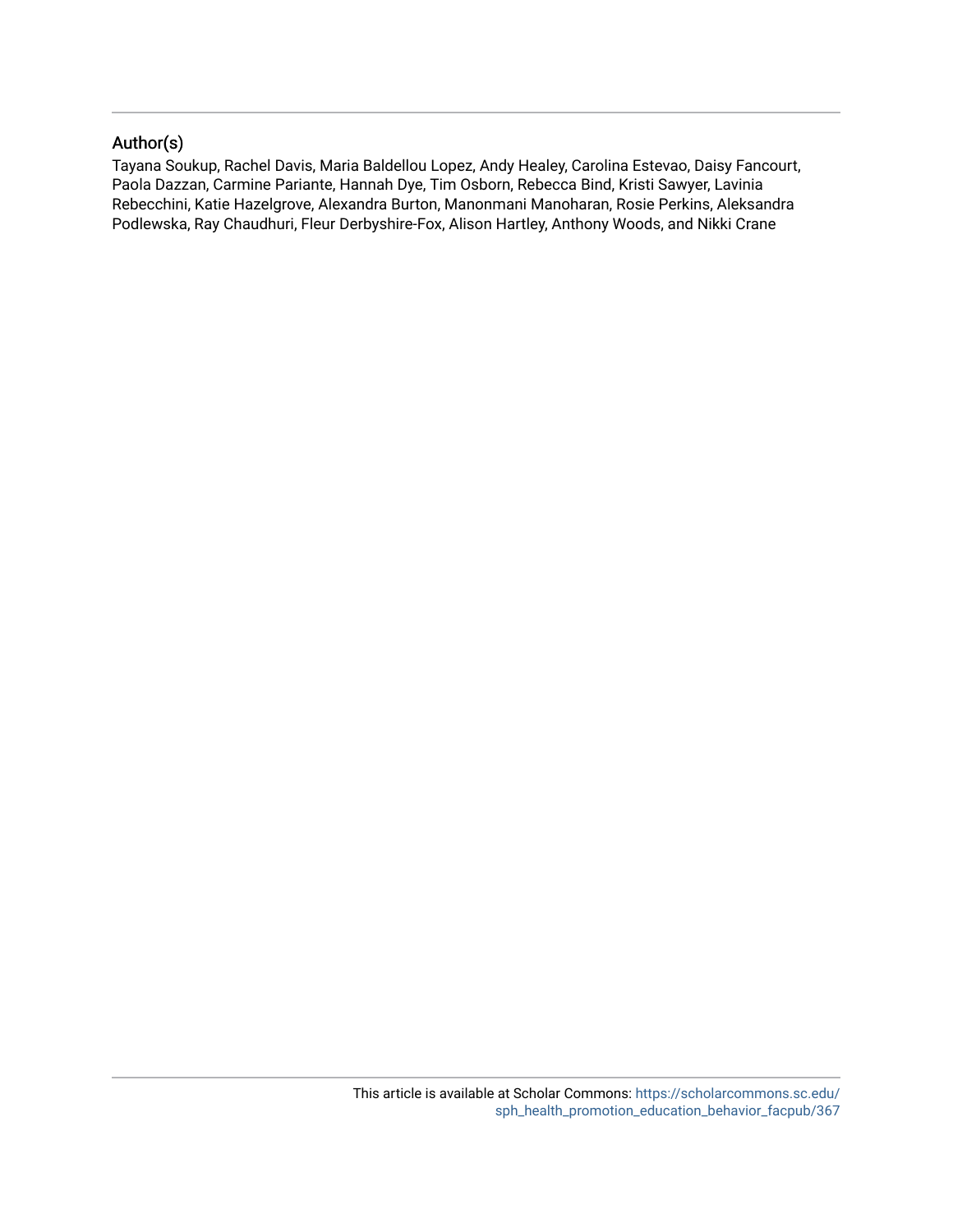# **BMJ Open Study protocol: randomised controlled hybrid type 2 trial evaluating the scaleup of two arts interventions for postnatal depression and Parkinson's disease**

TayanaSoukup  $\bigcirc$  ,<sup>1</sup> Rachel E Davis  $\bigcirc$  ,<sup>1</sup> Maria Baldellou Lopez,<sup>1</sup> Andy Healey,<sup>1</sup> Carolina Estevao  $\bullet$ , <sup>2</sup> Daisy Fancourt, <sup>3</sup> Paola Dazzan, <sup>2</sup> Carmine Pariante, <sup>2</sup> Hannah Dye,<sup>4</sup> Tim Osborn,<sup>4</sup> Rebecca Bind,<sup>2</sup> Kristi Sawyer,<sup>2</sup> Lavinia Rebecchini,<sup>2</sup> Katie Hazelgrove,<sup>2</sup> Alexandra Burton,<sup>3</sup> Manonmani Manoharan,<sup>5</sup> Rosie Perkins,<sup>6,7</sup> Aleksandra Podlewska, $^8$  Ray Chaudhuri, $^8$  Fleur Derbyshire-Fox, $^9$  Alison Hartley, $^9$ Anthony Woods,<sup>2</sup> Nikki Crane,<sup>2</sup> Ioannis Bakolis,<sup>1,10</sup> Nick Sevdalis<sup>1</sup>

#### **ABSTRACT**

**To cite:** Soukup T, Davis RE, Baldellou Lopez M, *et al*. Study protocol: randomised controlled hybrid type 2 trial evaluating the scale-up of two arts interventions for postnatal depression and Parkinson's disease. *BMJ Open* 2022;12:e055691. doi:10.1136/ bmjopen-2021-055691

► Prepublication history and additional supplemental material for this paper are available online. To view these files, please visit the journal online [\(http://dx.doi.org/10.1136/](http://dx.doi.org/10.1136/bmjopen-2021-055691) [bmjopen-2021-055691](http://dx.doi.org/10.1136/bmjopen-2021-055691)).

TS and RED contributed equally. IB and NS contributed equally.

TS and RED are joint first authors. IB and NS are joint senior authors.

Received 21 July 2021 Accepted 21 October 2021

#### Check for updates

© Author(s) (or their employer(s)) 2022. Re-use permitted under CC BY. Published by BMJ.

For numbered affiliations see end of article.

Correspondence to Dr Rachel E Davis; rachel.davis@kcl.ac.uk

Introduction Research on the benefits of 'arts' interventions to improve individuals' physical, social and psychological well-being is growing, but evidence on implementation and scale-up into health and social care systems is lacking. This protocol reports the SHAPER-Implement programme (Scale-up of Health-Arts Programmes Effectiveness-Implementation Research), aimed at studying the impact, implementation and scaleup of: Melodies for Mums (M4M), a singing intervention for postnatal depression; and Dance for Parkinson's (PD-Ballet) a dance intervention for Parkinson's disease. We examine how they could be embedded in clinical pathways to ensure their longer-term sustainability.

Methods and analysis A randomised two-arm effectiveness-implementation hybrid type 2 trial design will be used across M4M/PD-Ballet. We will assess the implementation in both study arms (intervention vs control), and the cost-effectiveness of implementation. The design and measures, informed by literature and previous research by the study team, were refined through stakeholder engagement. Participants (400 in M4M; 160 in PD-Ballet) will be recruited to the intervention or control group (2:1 ratio). Further implementation data will be collected from stakeholders involved in referring to, delivering or supporting M4M/PD-Ballet (N=25–30 for each intervention).

A mixed-methods approach (surveys and semi-structured interviews) will be employed. 'Acceptability' (measured by the 'Acceptability Intervention Measure') is the primary implementation endpoint for M4M/PD-Ballet. Relationships between clinical and implementation outcomes, implementation strategies (eg, training) and outcomes will be explored using generalised linear mixed models. Qualitative data will assess factors affecting the acceptability, feasibility and appropriateness of M4M/ PD-Ballet, implementation strategies and longer-term sustainability. Costs associated with implementation and future scale-up will be estimated.

#### Strengths and limitations of this study

- ► Scale-up of Health-Arts Programmes Effectiveness-Implementation Research-Implement is the largest known study of its kind, comprising multidisciplinary implementation and evaluation teams, with consistent stakeholder engagement embedded throughout.
- ► The study allows large-scale psychometric validation of newly developed implementation measures.
- Provides an example of how large-scale hybrid studies can be conducted within community settings using a synergistic methodology with broad applicability.
- ► Dance for Parkinson's and Melodies for Mums will be trialled in specific geographic areas in England, further assessment of the interventions across England will be required to assess the wider benefit.

Ethics and dissemination SHAPER-PND (the M4M trial) and SHAPER-PD (the PD trial) are approved by the West London and GTAC (20/PR/0813) and the HRA and Health and Care Research Wales (REC Reference: 20/WA/0261) Research Ethics Committees. Study findings will be disseminated through scientific peer-reviewed journals and scientific conferences.

Trial registration numbers Both trials are registered with NIH US National Library of Medicine, ClinicalTrials.gov. The trial registration numbers, URLs of registry records, and dates of registration are: (1) PD-Ballet: URL:<NCT04719468> ([https://eur03.safelinks.protection.outlook.com/?url=](https://eur03.safelinks.protection.outlook.com/?url=https%3A%2F%2Fwww.clinicaltrials.gov%2Fct2%2Fshow%2FNCT04719468%3Fterm%3DNCT04719468%26draw%3D2%26rank%3D1&data=04%7C01%7Crachel.davis%40kcl.ac.uk%7C11a7c5142782437919f808d903111449%7C8370cf1416f34c16b83c724071654356%7C0%7C0%7C637544194261659488%7CUnknown%7CTWFpbGZsb3d8eyJWIjoiMC4wLjAwMDAiLCJQIjoiV2luMzIiLCJBTiI6Ik1haWwiLCJXVCI6Mn0%3D%7C1000&sdata=jNjPRC3e9oY6oGCeNQ0zE%2FusMlZqUd2r4bFLTvHRDO0%3D&reserved=0) [https%3A%2F%2Fwww.clinicaltrials.gov%2Fct2%](https://eur03.safelinks.protection.outlook.com/?url=https%3A%2F%2Fwww.clinicaltrials.gov%2Fct2%2Fshow%2FNCT04719468%3Fterm%3DNCT04719468%26draw%3D2%26rank%3D1&data=04%7C01%7Crachel.davis%40kcl.ac.uk%7C11a7c5142782437919f808d903111449%7C8370cf1416f34c16b83c724071654356%7C0%7C0%7C637544194261659488%7CUnknown%7CTWFpbGZsb3d8eyJWIjoiMC4wLjAwMDAiLCJQIjoiV2luMzIiLCJBTiI6Ik1haWwiLCJXVCI6Mn0%3D%7C1000&sdata=jNjPRC3e9oY6oGCeNQ0zE%2FusMlZqUd2r4bFLTvHRDO0%3D&reserved=0) [2Fshow%2FNCT04719468%3Fterm%3DNCT04719468%](https://eur03.safelinks.protection.outlook.com/?url=https%3A%2F%2Fwww.clinicaltrials.gov%2Fct2%2Fshow%2FNCT04719468%3Fterm%3DNCT04719468%26draw%3D2%26rank%3D1&data=04%7C01%7Crachel.davis%40kcl.ac.uk%7C11a7c5142782437919f808d903111449%7C8370cf1416f34c16b83c724071654356%7C0%7C0%7C637544194261659488%7CUnknown%7CTWFpbGZsb3d8eyJWIjoiMC4wLjAwMDAiLCJQIjoiV2luMzIiLCJBTiI6Ik1haWwiLCJXVCI6Mn0%3D%7C1000&sdata=jNjPRC3e9oY6oGCeNQ0zE%2FusMlZqUd2r4bFLTvHRDO0%3D&reserved=0) [26draw%3D2%26rank%3D1&data=04%7C01%7Crachel.](https://eur03.safelinks.protection.outlook.com/?url=https%3A%2F%2Fwww.clinicaltrials.gov%2Fct2%2Fshow%2FNCT04719468%3Fterm%3DNCT04719468%26draw%3D2%26rank%3D1&data=04%7C01%7Crachel.davis%40kcl.ac.uk%7C11a7c5142782437919f808d903111449%7C8370cf1416f34c16b83c724071654356%7C0%7C0%7C637544194261659488%7CUnknown%7CTWFpbGZsb3d8eyJWIjoiMC4wLjAwMDAiLCJQIjoiV2luMzIiLCJBTiI6Ik1haWwiLCJXVCI6Mn0%3D%7C1000&sdata=jNjPRC3e9oY6oGCeNQ0zE%2FusMlZqUd2r4bFLTvHRDO0%3D&reserved=0) [davis%40kcl.ac.uk%7C11a7c5142782437919f808d903](https://eur03.safelinks.protection.outlook.com/?url=https%3A%2F%2Fwww.clinicaltrials.gov%2Fct2%2Fshow%2FNCT04719468%3Fterm%3DNCT04719468%26draw%3D2%26rank%3D1&data=04%7C01%7Crachel.davis%40kcl.ac.uk%7C11a7c5142782437919f808d903111449%7C8370cf1416f34c16b83c724071654356%7C0%7C0%7C637544194261659488%7CUnknown%7CTWFpbGZsb3d8eyJWIjoiMC4wLjAwMDAiLCJQIjoiV2luMzIiLCJBTiI6Ik1haWwiLCJXVCI6Mn0%3D%7C1000&sdata=jNjPRC3e9oY6oGCeNQ0zE%2FusMlZqUd2r4bFLTvHRDO0%3D&reserved=0) [111449%7C8370cf1416f34c16b83c724071654356%](https://eur03.safelinks.protection.outlook.com/?url=https%3A%2F%2Fwww.clinicaltrials.gov%2Fct2%2Fshow%2FNCT04719468%3Fterm%3DNCT04719468%26draw%3D2%26rank%3D1&data=04%7C01%7Crachel.davis%40kcl.ac.uk%7C11a7c5142782437919f808d903111449%7C8370cf1416f34c16b83c724071654356%7C0%7C0%7C637544194261659488%7CUnknown%7CTWFpbGZsb3d8eyJWIjoiMC4wLjAwMDAiLCJQIjoiV2luMzIiLCJBTiI6Ik1haWwiLCJXVCI6Mn0%3D%7C1000&sdata=jNjPRC3e9oY6oGCeNQ0zE%2FusMlZqUd2r4bFLTvHRDO0%3D&reserved=0) [7C0%7C0%7C6375441942616\)](https://eur03.safelinks.protection.outlook.com/?url=https%3A%2F%2Fwww.clinicaltrials.gov%2Fct2%2Fshow%2FNCT04719468%3Fterm%3DNCT04719468%26draw%3D2%26rank%3D1&data=04%7C01%7Crachel.davis%40kcl.ac.uk%7C11a7c5142782437919f808d903111449%7C8370cf1416f34c16b83c724071654356%7C0%7C0%7C637544194261659488%7CUnknown%7CTWFpbGZsb3d8eyJWIjoiMC4wLjAwMDAiLCJQIjoiV2luMzIiLCJBTiI6Ik1haWwiLCJXVCI6Mn0%3D%7C1000&sdata=jNjPRC3e9oY6oGCeNQ0zE%2FusMlZqUd2r4bFLTvHRDO0%3D&reserved=0) (date of registration: 22 Jan 2021). (2) Melodies for Mums: <NCT04834622>[\(https://](https://clinicaltrials.gov/ct2/show/NCT04834622?term=shaper-pnd&draw=2&rank=1)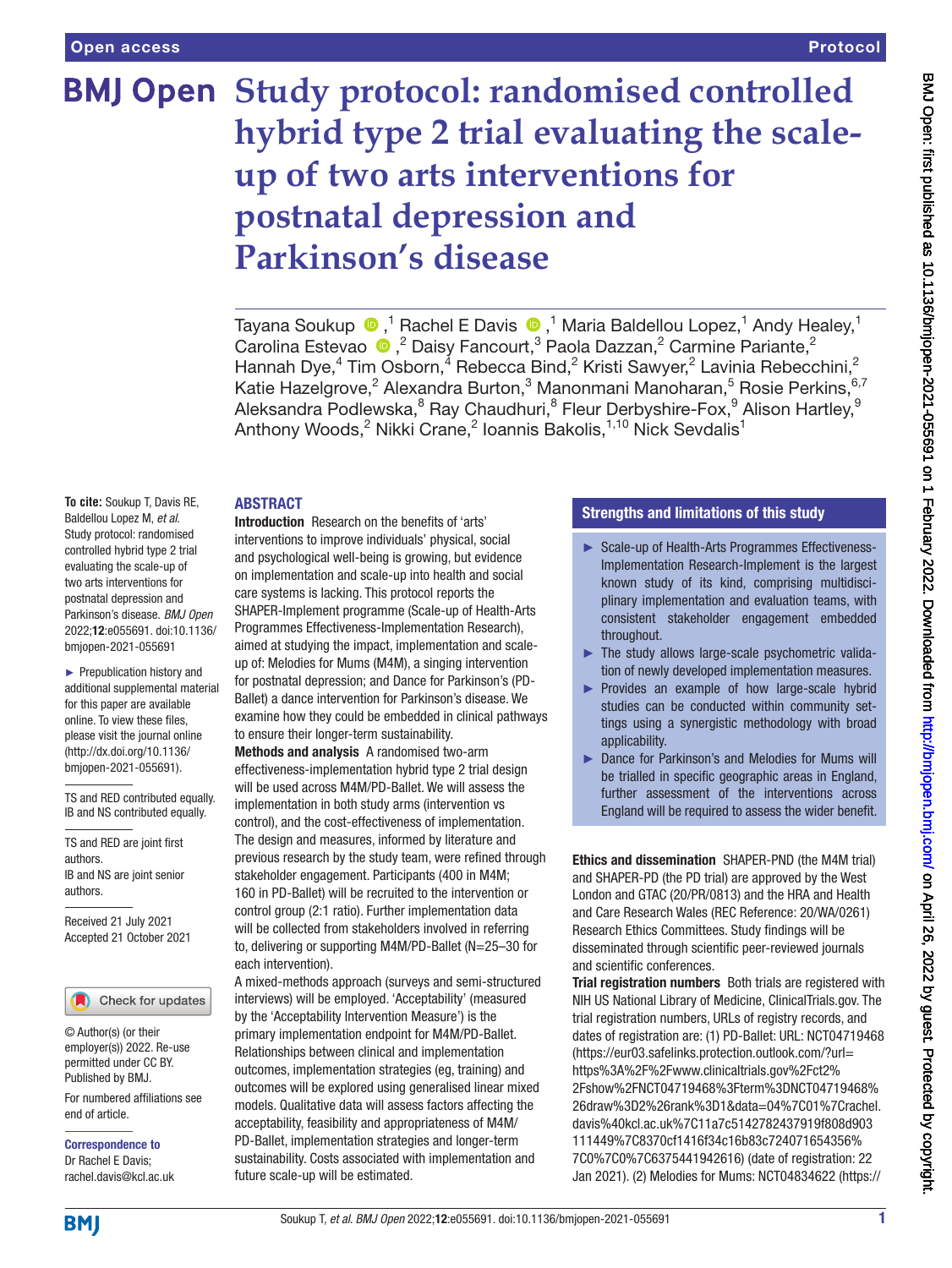[clinicaltrials.gov/ct2/show/NCT04834622?term=shaper-pnd&draw=2&](https://clinicaltrials.gov/ct2/show/NCT04834622?term=shaper-pnd&draw=2&rank=1) [rank=1](https://clinicaltrials.gov/ct2/show/NCT04834622?term=shaper-pnd&draw=2&rank=1)) (date of registration: 8 Apr 2021).

#### **INTRODUCTION**

The use of arts interventions (ie, 'creative methods of expression such as drama, music and visual arts<sup>[1](#page-11-0)</sup>) to improve health and social care outcomes and reduce service utilisation costs is an internationally growing area of research. $^{1-4}$  In 2017, the UK's All-Party Parliamentary Group on Arts, Health and Wellbeing published a report on the benefits of arts interventions, alongside ten stakeholder-led recommendations (from patients, health and social care professionals, artists, academics, charities, policy-makers and parliamentarians) on facilitating the implementation and scale-up of 'arts' into health and social care systems nationally.<sup>[1](#page-11-0)</sup> Two years on, the WHO's scoping review of the global academic literature  $(2000-2019)^2$  $(2000-2019)^2$  $(2000-2019)^2$  identified over 900 publications, including 200 reviews, systematic reviews, meta-analyses and metasyntheses covering over 3000 studies, and 700 additional studies. Taken the evidence collectively, arts interventions are an effective method to help treat a plethora of physical, social and psychological problems across the lifespan. $1-4$ 

Despite the promising evidence, progress on successfully embedding art interventions in health and social care systems has been slow. Presently, many 'arts' are delivered in small geographic or healthcare pockets, operating at the fringe of the care sector rather than receiving mainstream funding.<sup>15</sup> While lack of sustainable funding, weak partnerships with commissioners and unclear referral pathways partly account for this<sup>1.5</sup> research is required to establish cost-effective, scalable solutions so that the full benefits to the wider population can be reached.

The current protocol reports the design and evaluation of the 'Scale-up of Health-Arts Programmes Effectiveness-Implementation Research' (SHAPER-Implement) part of a larger programme (referred to as 'SHAPER'[6](#page-11-2) aimed at investigating ways to implement and deliver arts interventions at scale. We focus on two different health conditions: postnatal depression (PND) and Parkinson's disease (PD). These represent a significant fiscal and public health burden and pose considerable affliction on the individuals affected (and, where applicable, their carers). $7-14$  While pharmacological treatments can be effective for controlling/alleviating symptoms,  $79$  they are fraught with challenges: for PND, it is poor uptake and adherence, $15-18$  while for PD, it is overemphasis on treating the motor symptoms at the expense of non-motor functioning.<sup>[19–21](#page-11-5)</sup>

Melodies for Mums (M4M) (for mums with PD) and Dance for Parkinson's (PD-Ballet) (for individuals with PD) are two approaches to symptom management, that have been piloted with promising results.<sup>22–30</sup> Both have already been implemented across certain locations in London, UK, but are not being delivered at scale, thus only reach a fraction of eligible individuals.

We plan to scale-up M4M/PD-Ballet and examine how we can embed them into clinical pathways so that a greater number of individuals can benefit. Our ambition is to be as inclusive as possible, reaching out to individuals who may not be undergoing treatment for their condition (as well as those that are), and ultimately for Clinical Commissioning Groups (eg, the 'payers' in the National Health Service, UK) to commission the interventions so they can be delivered in a sustainable way beyond the end of our research.

The entire SHAPER programme centres on tripartite objectives. Due to the complexity of the study design, this protocol reports the implementation effectiveness evaluation (ie, the SHAPER-Implement programme) of M4M/ PD-Ballet (objectives 2 and 3, described below). The clinical effectiveness evaluation (objective 1) is reported in parallel protocols.[31 32](#page-11-7)

#### Objective 1

To assess the *clinical effectiveness* of M4M/PD-Ballet described in detail in the clinical protocols. $31\frac{32}{2}$ 

#### Objective 2

To examine the *implementation effectiveness* of M4M/ PD-Ballet, including uptake, adoption, perceived acceptability, appropriateness, feasibility, fidelity, unintended consequences and sustainability, and the impact of established implementation strategies (eg, training in the delivery of M4M/PD-Ballet) on implementation effectiveness.

#### Objective 3

To assess *implementation costs and cost effectiveness*, including costs associated with implementing M4M/PD-Ballet into existing care pathways, health service, partner organisations and commissioning, costs to service users attending M4M/PD-Ballet vs the benefit in terms of quality-adjusted years of life lived, and the impact of M4M/PD-Ballet when delivered at scale, on the wider utilisation of healthcare and other services.

#### METHODS AND ANALYSIS **Design**

SHAPER-Implement is a two-arm effectivenessimplementation hybrid type  $2^{33}$  trial of M4M/PD-Ballet. Randomisation will be single-blinded (assessments performed by a blinded rater) and in a 2:1 ratio. M4M participants will receive the singing programme (intervention) or be encouraged to attend non-music classes in the community or online (control). PD-Ballet participants will receive a dance programme (dance-based training and a post-session Tea-and-Biscuit social time) or follow the standard treatment per the local pathway (control) and attend the post-training 'Tea-and-Biscuit' gatherings via an online platform.

[Table](#page-4-0) 1 details how M4M/PD-Ballet meet the criteria proposed by Curran *et*  $a^{3}$  for a hybrid type 2 trial.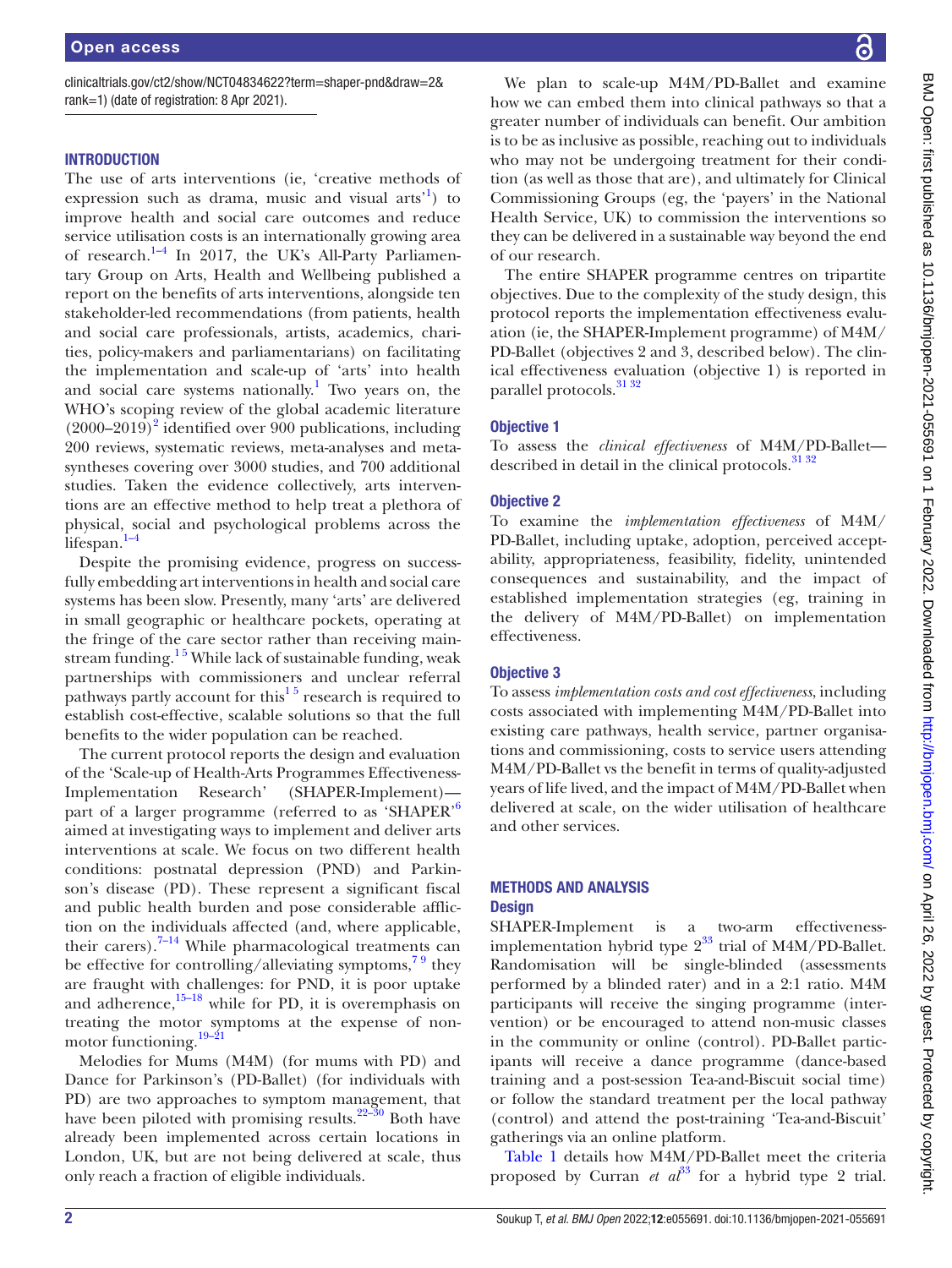evaluations

| Study characteristics for hybrid trial type 2, as per Curran et al |                                                                                                                                                                                                                                                    | <b>Trialled arts interventions</b>                                                                                                                                                                                                                                                                   |                                                                                                                                                                                                                                                                                                            |  |
|--------------------------------------------------------------------|----------------------------------------------------------------------------------------------------------------------------------------------------------------------------------------------------------------------------------------------------|------------------------------------------------------------------------------------------------------------------------------------------------------------------------------------------------------------------------------------------------------------------------------------------------------|------------------------------------------------------------------------------------------------------------------------------------------------------------------------------------------------------------------------------------------------------------------------------------------------------------|--|
| criteria <sup>33</sup>                                             |                                                                                                                                                                                                                                                    | <b>Melodies for Mums</b>                                                                                                                                                                                                                                                                             | <b>PD-Ballet</b>                                                                                                                                                                                                                                                                                           |  |
| Research aims                                                      | Determine feasibility and potential utility<br>of an implementation intervention/<br>strategy<br>Determine effectiveness of a clinical<br>intervention*                                                                                            | Determine feasibility and potential<br>utility of M4M to facilitate future<br>implementation and scale up<br>Determine clinical effectiveness of<br>M4M                                                                                                                                              | Determine feasibility and potential<br>utility of PD-Ballet to facilitate future<br>implementation and scale up<br>Determine clinical effectiveness of<br><b>PD-Ballet</b>                                                                                                                                 |  |
| Research questions                                                 | Does the implementation method show<br>promise (either alone or in comparison<br>with another method) in facilitating<br>implementation of a clinical treatment?<br>Will a clinical treatment work in these<br>settings/ for these patients?*      | Will the implementation method<br>show promise (alone) in facilitating<br>M4M in people with PND?<br>What is the clinical impact of M4M?                                                                                                                                                             | Will the implementation method<br>show promise (alone) in facilitating<br>PD-Ballet in people with PD?<br>What is the clinical impact of PD-<br>Ballet?                                                                                                                                                    |  |
| Unit of randomisation                                              | Provider, clinical unit, facility or system,<br>as per type although may be non-<br>randomised, for example, case study<br>Patient or clinical unit, as per type 1                                                                                 | Providers, as per type 3 (non-<br>randomised)<br>Patients, as per type 1 (randomised)                                                                                                                                                                                                                | Providers, as per type 3 (non-<br>randomised)<br>Patients, as per type 1 (randomised)                                                                                                                                                                                                                      |  |
| Comparison conditions                                              | Provider, clinical unit, facility, system:<br>implementation as usual, or competing<br>implementation strategy although may be<br>non-randomised, for example, case study<br>Placebo, treatment as usual, or competing<br>treatment, as per type 1 | Facility, as per hybrid type 3<br>Treatment as usual, as per hybrid<br>type 1                                                                                                                                                                                                                        | Facility, as per hybrid type 3<br>Treatment as usual, as per hybrid type<br>1                                                                                                                                                                                                                              |  |
| Sampling frames                                                    | Providers/clinics/facility/systems:<br>consider 'optimal' cases<br>Patient: limited restrictions, but some<br>inclusion/exclusion criteria                                                                                                         | Providers/facility: artists,<br>psychiatrists/neurologists, referrers,<br>commissioners, support staff;<br>community centres<br>Patient: inclusion/exclusion criteria<br>used                                                                                                                        | Providers/facility: artists,<br>psychiatrists/neurologists, referrers,<br>commissioners, support staff; dance<br>centres<br>Patient: inclusion/exclusion criteria<br>used                                                                                                                                  |  |
| Evaluation methods                                                 | Mixed method; quantitative, qualitative;<br>formative and summative<br>Quantitative, summative                                                                                                                                                     | Quantitative surveys (AIM, 60 IAM, 60<br>FIM, <sup>60</sup> NoMaD, <sup>64</sup> costing proforma)<br>and interviews <sup>62</sup><br>Quantitative surveys (EPDS <sup>65</sup> ; EQ-5D<br>$3L^{63}$                                                                                                  | Quantitative surveys (AIM, 60 IAM, 60<br>FIM, <sup>60</sup> NoMaD, <sup>64</sup> costing proforma)<br>and interviews <sup>62</sup><br>Quantitative surveys (†EPDS <sup>65</sup> ; EQ-5D<br>$3L^{63}$                                                                                                       |  |
| <b>Measures</b>                                                    | Adoption of clinical treatment and fidelity<br>to it, as well as related factors<br>Patient symptoms and functioning, possibly<br>cost effectiveness                                                                                               | Adoption of M4M, fidelity of its<br>delivery and receipt, acceptability,<br>appropriateness, feasibility,<br>sustainability, reach, unintended<br>consequences, contextual factors,<br>implementation strategies,<br>implementation costs<br>Patient symptoms and functioning,<br>cost effectiveness | Adoption of PD-Ballet, fidelity of its<br>delivery and receipt, acceptability,<br>appropriateness, feasibility,<br>sustainability, reach, unintended<br>consequences, contextual factors,<br>implementation strategies,<br>implementation costs<br>Patient symptoms and functioning,<br>cost effectiveness |  |

<span id="page-4-0"></span>Table 1 Overview of the Curran *et al*[33](#page-11-8) criteria for hybrid trial type 2 design and how they apply to M4M and PD-Ballet hybrid

\*Curran *et al*: 'one of these aims/research questions might take precedence, for example in a case where the test of an implementation intervention/strategy is exploratory'.<sup>33</sup>

Bold type: information relating to the implementation effectiveness evaluation. Normal type: information relating to the clinical effectiveness evaluation, discussed in

AIM, Acceptability of Intervention Measure; EPDS, Edinburgh Postnatal Depression Scale; FIM, Feasibility of Intervention Measure; IAM, Intervention Appropriateness Measure; M4M, Melodies for Mums; NMSS, Non-Motor Symptoms Scale; NoMaD, Implementation measure based on Normalization Process

Theory; PD-Ballet, Dance for Parkinson's; PND, postnatal depression.

more detail in a separate protocols<sup>31</sup>

Contextual constraints meant it was not feasible to randomise the implementation side of the trial (ie, allocate participants to different implementation strategies): but we will examine the effectiveness of the implementation strategies used to deploy M4M/PD-Ballet.

#### **Setting**

SHAPER-Implement is a multisite, multidisciplinary, community-based study in London, UK. Funded by the Wellcome Trust, it is a collaboration between the Centre for Implementation Science, King's College London; King's Health Partners; the Department for Behavioural Science and Health and the Institute of Mental Health,

University College London, and two award-winning arts organisations: Breathe Arts Health Research and English National Ballet (ENB). King's holds a long-established commitment to embedding arts, health and well-being in education and research  $3435$  and was the research partner for landmark publications in the area.<sup>1</sup>

#### Health conditions

*PND* is a serious and the most common perinatal mental health condition, affecting 10%–20% of women in pregnancy and after birth.<sup>11</sup> If left untreated the impact on women and their families can be devastating<sup>11 36</sup> <sup>37</sup> with symptoms including fatigue, anhedonia, insomnia and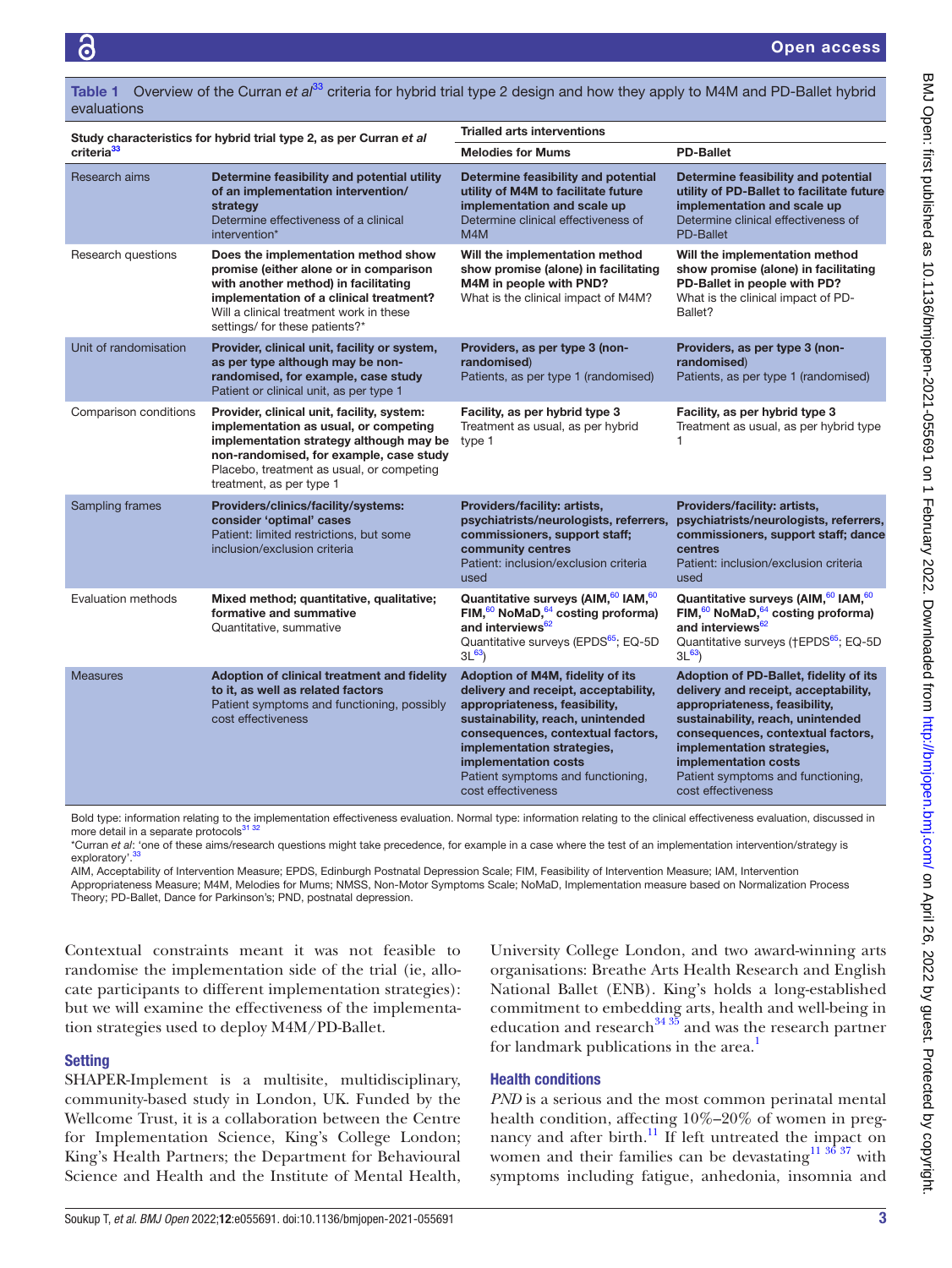irritability and thoughts of suicide.<sup>78 37</sup> 38 Therapy (eg, cognitive-behavioural therapy) or medication can be prescribed to help treat PND but progress can be slow, may involve long wait times for treatment (for therapy) or prolonged use of medication<sup>[38–40](#page-11-11)</sup>—thus other options for symptom management need to be explored.

*PD* is one of the world's fastest growing chronic neurodegenerative disorders, with those aged over 70 being particularly vulnerable.<sup>14 41 42</sup> It affects over  $145\ 000$ people in the UK alone<sup> $42$ </sup> with prevalence rates expected to rise by around 18% between 2018 and 2025 (to over 168 000), and doubling by 2065.<sup>[10 42](#page-11-14)</sup> Symptoms relate to motor (eg, tremor, bradykinesia, freezing of gait) and non-motor (eg, sleep disturbance, drooling, cognitive decline) $9^{10}$  functioning. Currently, there is no cure for PD—and the disease has a progressive course.<sup>9 10</sup> Pharmacological treatments can alleviate symptoms and improve quality of life but are largely aimed at addressing motor functioning, leaving the non-motor symptoms often unrecognised or under-treated.<sup>10 43 44</sup> Alternative nonpharmacotherapies are necessary to slow down disease progression[.10 43 44](#page-11-14)

#### Interventions

Drawing from Curran *et al*'s 'hybrid' framework<sup>33</sup> (see [table](#page-4-0) 1) through an intensive 4-month stakeholder engagement with artists, researchers, clinicians and commissioners, we considered five elements critical to assessing the relevance of the interventions:

- ► *Suitability*: M4M/PD-Ballet address a need within the health sector—there are growing patient populations with the conditions and lack of effective current service provision.
- ► *Quality and face validity*: M4M/PD-Ballet are 'highquality' interventions with carefully designed and tailored activities, developed in partnership between centres of academic excellence and renowned arts organisations.
- ► *Inclusivity*: M4M/PD-Ballet are 'all-inclusive'. They have good uptake, not only with those already engaged in the arts. They also appear to 'reach-out' to individuals that are disengaged in other forms of treatment for PND/PD (eg, pharmacological approaches).
- ► *Effectiveness*: there is evidence to show M4M/PD-Ballet improves symptoms and quality of life and can achieve better adherence than pharmacological approaches.[23–26 28–30](#page-11-16)
- ► *Scalability:* M4M/PD-Ballet are not overly complex, thus have the potential to be scaled-up, embedded in clinical pathways and commissioned by the health sector.<sup>[6](#page-11-2)</sup>

*M4M*[6 31](#page-11-2) is delivered in partnership with Breathe Arts Health Research [\(https://breatheahr.org/melodies-for](https://breatheahr.org/melodies-for-mums/)[mums/\)](https://breatheahr.org/melodies-for-mums/). A breathe-trained artist (the workshop leader) and support assistant deliver ten weekly singing sessions to a group of mums with PND and their babies. Classes start with welcome songs, followed by music activities, ranging from short vocal exercises and simple lullabies to longer

songs that attendees learn gradually over the weeks. Songs can be relaxing, with mothers encouraged to hug/ stroke their babies as they sing, or energetic, with mothers standing and moving with their babies. Instruments (eg, guitars and ukuleles) are used by the workshop leader, accompanied by simpler instruments for mothers/babies to use. Mothers are encouraged to write their own songs, developing lyrics together relating to their babies or experiences of motherhood.<sup>631</sup> Recordings of the singing sessions are made available to attendees at the end.

M4M has been subject to a three-arm randomised controlled trial (RCT) of 134 mothers and a preliminary process evaluation. Significantly faster improvements in symptoms for mothers with moderate-severe PND (measured by the Edinburgh Postnatal Depression Scale (EPDS)), than mothers in usual care<sup>[24](#page-11-17)</sup> were observed. Levels of depression consistently declined—by week 6,  $65\%$  of mothers no longer had an EPDS  $\geq 13$  (ie, indicating no more than mild depression); increasing to 73% by week 10.<sup>[24](#page-11-17)</sup> Increase in the frequency of mothers singing to their babies outside the classes, perceived mother– infant closeness and a greater decrease in cortisol levels when compared with social play were also reported. $23-25$ The process evaluation showed that M4M reached the correct target demographic, was delivered with a high level of fidelity and programme satisfaction was high— 88% of mothers agreed the classes were well tailored, and 100% would recommend M4M to another mother.<sup>[26 29 30](#page-11-18)</sup> Several challenges, however, were highlighted by mothers, workshop leaders and the project coordinator (eg, timing sessions with babies' routines)—while this did not hinder the continuation of M4M, it nonetheless suggests that implementation of M4M could be improved. $^{26}$ 

*PD-Ballet*<sup>6 32</sup> is based on the ENB's pre-existing 'Dance for Parkinson' (DfP) programme (referred to as PD-Ballet for the SHAPER research) and delivered in partnership with the ENB [\(https://www.ballet.org.uk/](https://www.ballet.org.uk/project/dance-for-parkinsons/) [project/dance-for-parkinsons/\)](https://www.ballet.org.uk/project/dance-for-parkinsons/). Led by an ENB trained DfP Associate Artist and Associate Musician who deliver 12 weekly sessions to individuals with PD (carers/relatives can also attend), sessions comprise live music, dance and vocal exercises. Each session comprises 75 min of activity, followed by social time and refreshments (up to 1 hour) so that participants can get to know fellow attendees and form social networks. Content, inspired by the ENB's classical and contemporary works, provides a framework for participants to explore narrative, themes, concepts and music to promote freedom of expression. A performance sequence is developed at the end of PD-Ballet, combining all elements of the programme. Dance material is adapted to be inclusive (catering for differing levels of mobility) so that everyone can participate fully. For PD-Ballet content will be further developed for the three distinct stages of motor advancement (mild/ moderate/severe)—something which has not been done before within the existing DfP programme. Prior to the programme, individuals attend an introductory session with their assigned group and are given the opportunity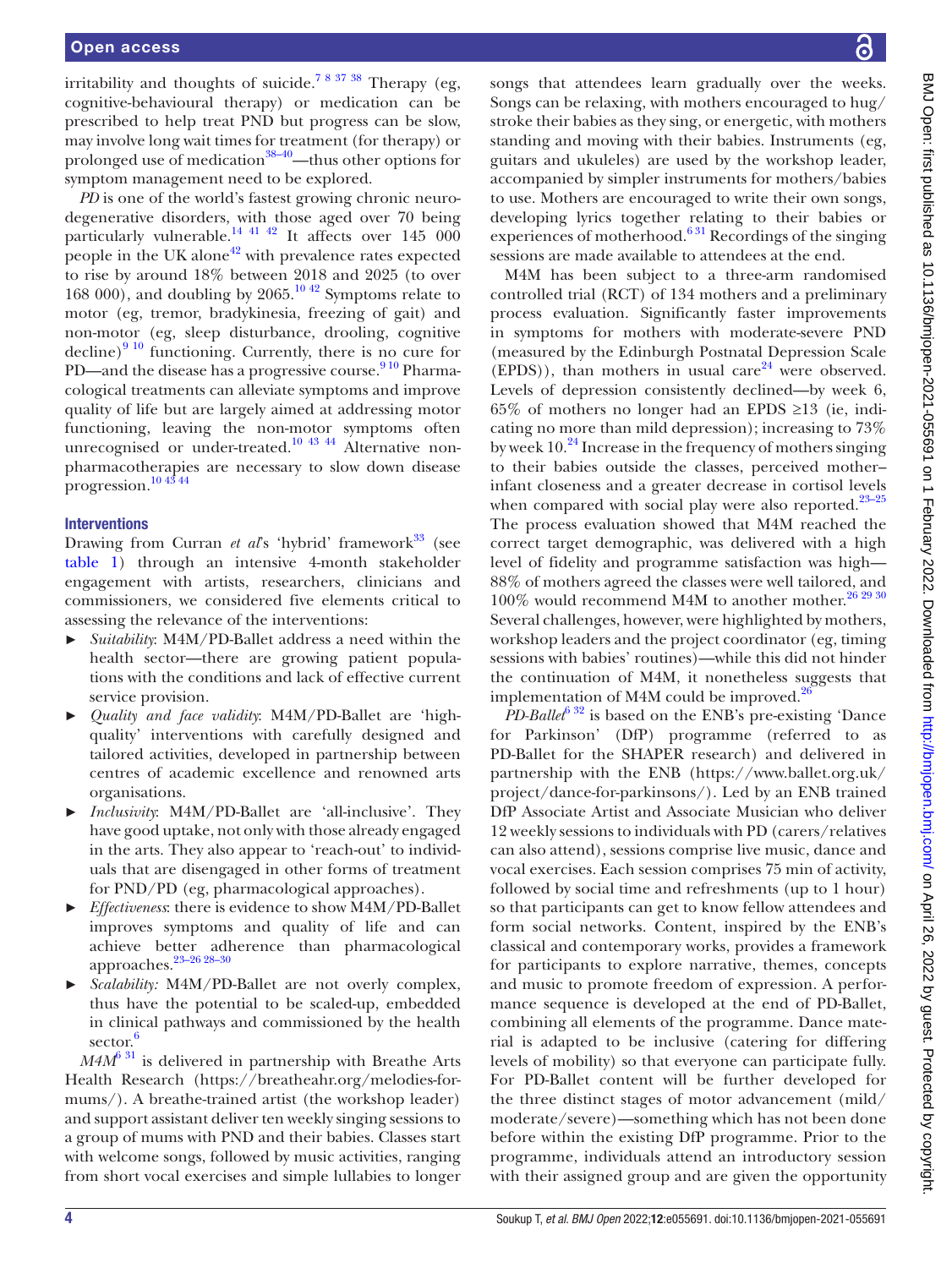<span id="page-6-0"></span>

| Overview of the structure and delivery of Melodies for Mums and PD-Ballet interventions<br>Table 2 |                                                                                          |                                                                                       |  |  |
|----------------------------------------------------------------------------------------------------|------------------------------------------------------------------------------------------|---------------------------------------------------------------------------------------|--|--|
| Programme structure and delivery                                                                   | <b>Melodies for Mums</b>                                                                 | <b>PD-Ballet</b>                                                                      |  |  |
| Arts partner                                                                                       | Breathe Arts Health Research                                                             | <b>English National Ballet</b>                                                        |  |  |
| Targeted health condition                                                                          | Postnatal depression                                                                     | Parkinson's disease                                                                   |  |  |
| Setting                                                                                            | Community children's centres OR online<br>(depending on COVID-19 guidelines)             | Community dance studios OR online<br>(depending on COVID-19 guidelines)               |  |  |
| Delivery structure                                                                                 | A weekly 1-hour group session over 10 weeks                                              | A weekly 2 hours 15 min 12-group<br>session over 12 weeks                             |  |  |
| N of intervention cycles                                                                           | 10 cycles, with a morning and afternoon cycle<br>held across 5 separate10 weekly periods | 3 cycles (stratified by motor<br>advancement-mild/moderate/<br>severe)                |  |  |
| N of participants per cohort                                                                       | $12 - 15$                                                                                | $30 - 35$                                                                             |  |  |
| Total N of participants in the<br>intervention                                                     | 270 mums (plus their respective babies)                                                  | 107 individuals with Parkinson's*                                                     |  |  |
| Follow-ups (as related to the delivery<br>of sessions)                                             | No follow-up                                                                             | No follow-up                                                                          |  |  |
| Artists per session                                                                                | 2 (1 artist, 1 assistant)                                                                | 4 (2 associate dance artists/2<br>associate musicians), plus 1 artist-in-<br>training |  |  |
| Total N of participants in the control                                                             | $N = 130$ mums                                                                           | $N = 53$                                                                              |  |  |

All those involved in M4M and PD-Ballet will receive training in a standardised format beforehand the delivery of the programmes. \*The three cohorts differ in the severity of Parkinson's symptoms: mild, moderate and severe

†The 2 days training is required for each stage of motor advancement so the trainer would need to attend three 2 day training sessions if they running programmes for all three groups of motor advancement (mild/moderate/severe).

N, number; PD-Ballet, Dance for Parkinson's.

to attend a ballet performance and a behind the scenes event. $632$ 

#### Implementation and adaption: COVID-19 pandemic

Initial testing of PD-Ballet in London, and its regional affiliated hub partners, has proven to be replicable, resulting in it being trialled and established in four other locations in the UK (Oxford, Cardiff, Ipswich and Liverpool). An independent evaluation led by the University of Roehampton (on scaling-up the programme, experiences and benefits of participation across 4 years and the effects on the body, daily activities and social participation) reported high levels of perceived value from an emotional, social and artistic perspective.<sup>28</sup> Additionally, PD-Ballet can decrease social isolation and improve quality of life, $2^2$  with participants highly motivated and viewing PD-Ballet as an important part of their lives. $27$ Equally, while recent systematic reviews and studies on the effects of performing acts modalities (including dance and ballet) reported promising benefits on Parkinson's symptoms $45\frac{46}{16}$  very few RCTs have investigated the benefits of 'dance' in both motor and non-motor symptoms, pointing to the need for this research.

SHAPER-Implement will build on previous research conducting a full RCT (for PD-Ballet), a follow-up RCT scaled to a larger number of mothers (for M4M), and a process evaluation and examination of the implementation and potential cost-effectiveness of delivery at scale (for both) (see [table](#page-6-0) 2 for further details on  $M4M/$ PD-Ballet).

As a result of the first national lockdown in the UK on 23 March 2020 and the guidelines that followed, M4M/ PD-Ballet were adapted to be delivered online and preliminary research into the feasibility of using an online platform is underway. While the plan moving forward (ie, when the trials begin) will be to deliver PD-Ballet and M4M face-face, this will be continually reviewed based on the government guidelines on COVID-19 at the time, and the switch to remote delivery of the programmes will be made if necessary.

#### Theoretical underpinning

The Medical Research Council's (MRC) framework for evaluating complex interventions<sup> $47\frac{48}{10}$ </sup> informed the study design for intervention development, implementation and evaluation processes.

The 'Implementation Science Research Development'  $\text{tool}^4$ , allowed us to operationalise the MRC guidance into the overall design of SHAPER-Implement, along with the research team's knowledge and experience of conducting hybrid trials. $50$  We also tailored intervention delivery using the COM-B model $51$  by considering factors that could affect individuals' capability, opportunity and motivation to engage with M4M/PD-Ballet.

The Consolidated Framework for Implementation Research (CFIR) $^{5253}$  will be used to assess factors affecting the implementation M4M/PD-Ballet. The 'Expert Recommendations for Implementing Change' (ERIC) project's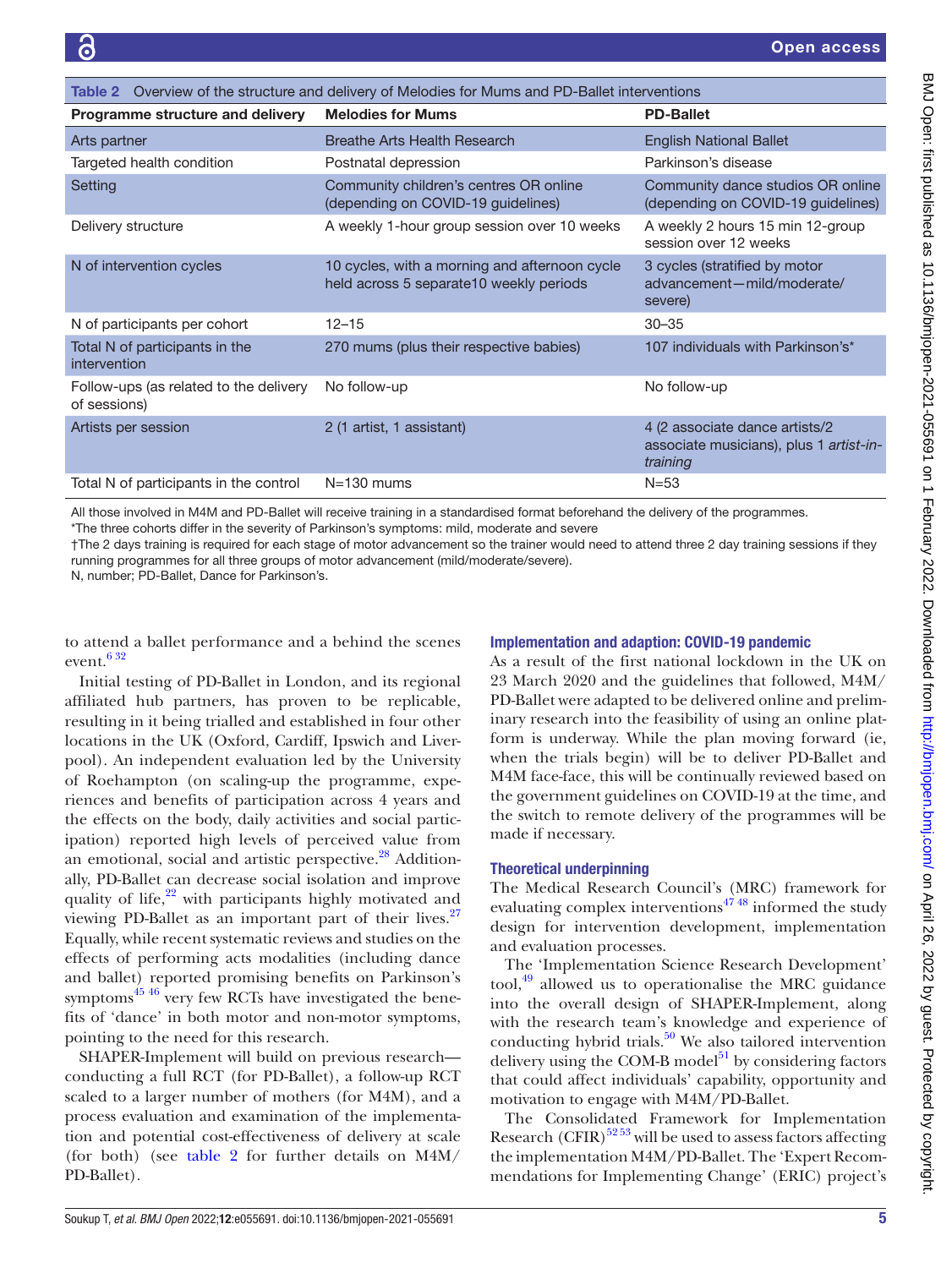compendium of implementation strategies<sup> $54,55$ </sup> will guide the identification of implementation strategies that could overcome some of the factors affecting implementation.

The Reach Effectiveness Adoption Implementation Maintenance (RE-AIM) framework,<sup>[56 57](#page-12-10)</sup> which comprises domains on 'implementation' and 'effectiveness' and is suited to address challenges of blended effectivenessimplementation designs, guided the selection of implementation measures alongside Proctor *et al*<sup>[43](#page-11-23)</sup> taxonomy of implementation outcomes.

#### **Participants**

For M4M, 400 mothers (with their babies) will be randomised 2:1 to the intervention (N=270) versus control (N=130). Mothers over 18 years of age with symptoms of PND (defined as a diagnosis of major depressive disorder according to the Structured Clinical Interview for DSM-IV Disorders and a score of  $\geq 10$  on the EPDS) and a baby 0–9 months old, will be eligible. Mothers with an EPDS score of <10 will be excluded and signposted to other support services within the community (eg, mother–baby groups) but invited to re-screen for future cycles of the intervention (in case their symptoms change).

For PD-Ballet, 160 individuals will be recruited: 2:1 to the intervention (N=107) versus control (N=53). Participants will be 18 years old or over with a diagnosis of idiopathic PD according to the UK PD Brain Bank criteria and Hoehn Yarhr stages I–V. Individuals with a diagnosis of other Parkinsonism or an indication of dementia through a score of ≤21 on the Montreal Cognitive Assessment will be excluded.

Individuals (for both M4M/PD-Ballet) will also be excluded if they are unable to: understand English; give informed consent; access and attend the singing/dance sessions online (due to COVID-19) through an internetconnected device (eg, mobile phone, computer), or faceto-face (government guidelines permitting).

Individuals who decline participation or withdraw from M4M/PD-Ballet will be asked (providing they are willing) to provide their reason(s), so that barriers to uptake (from 'decliners') or continued participation (from 'withdrawers') can be identified and addressed.

SHAPER-Implement will also collect data on stakeholders' attitudes and experiences of M4M/PD-Ballet (N=25–30, respectively) so that challenges relating to intervention delivery can be reviewed and overcome.

A description of power and sample size calculations for M4M/PD-Ballet can be found in the corresponding clinical protocols.<sup>31</sup> <sup>32</sup>

#### Patient and public involvement

We are engaging with members of the public and patients throughout SHAPER-Implement and at every stage of the research process. We have formed advisory groups comprising individuals who have already completed the PD-Ballet and M4M programme. To date, these individuals have provided feedback on (but not limited to) our study design, data collection measures, recruitment strategies and methods for disseminating findings.

#### Wider stakeholder engagement

In addition to patients/the public, engagement with other stakeholders is also critical to the success and scalability of M4M/PD-Ballet. We will hold regular meetings with: 'deliverers'—artists/staff involved in delivering M4M/PD-Ballet; 'referrers'—those who refer individuals to M4M/PD-Ballet (eg, general practitioners or neurologists (PD-Ballet); psychiatrists, health visitors and midwives (M4M) and; 'supporters'—additional staff who support the running of M4M/PD-Ballet. To date, examples of involvement include contributing to the overall study design; critically reviewing methods of assessment for relevance and clarity; and exploring and facilitating referral pathways for recruitment.

#### Developing theory of change

We will conduct stakeholder workshops to develop theory of change (ToC) and logic models. The ToC element will focus on summarising M4M/PD-Ballet at a strategic level, capturing possible pathways for the change process to achieve our outcomes. The logic models will focus on the programme specifics, assessing the change process at the level of implementing M4M/PD-Ballet. We will advance the traditional logic model by drawing from the recently developed implementation research logic model. $58$  We will examine inputs (eg, time), activities (eg, recruitment), outputs (eg, publications), outcomes (eg, symptoms), implementation determinants (identified in the CFIR $^{52,53}$ ), implementation strategies, (drawing from the ERIC project<sup>5455</sup>) and mechanisms of action resulting from the implementation outcomes (informed by the implementation outcome taxonomy<sup>59</sup> and RE-AIM).<sup>[56 57](#page-12-10)</sup>

#### **Recruitment**

Recruitment for M4M will be through: (1) signposting via health and social care professionals, including midwives and health visitors; (2) healthcare referrals, including general practitioners, clinical psychologists, psychiatrists and self-referral; (3) weighing clinics and other community and clinical centres for postnatal mothers, and; (4) social media groups and online forums aimed at new mothers (eg, of the consent form, refer to [online supple](https://dx.doi.org/10.1136/bmjopen-2021-055691)[mental file 1](https://dx.doi.org/10.1136/bmjopen-2021-055691))

Recruitment for PD-Ballet will be through: (1) the Movement Disorders Outpatient Clinic at King's College Hospital; (2) London South Parkinson's Excellence Network (PEN) using the London South PEN patient section of the website; (3) London South and National Clinical Research Network websites and the EUROPAR website [https://parkinsons-london.co.uk/europar/;](https://parkinsons-london.co.uk/europar/) (4) the Study Hub website (Parkinson's UK) and; (5) the ENB.

Stakeholders will be recruited through Breathe's (for M4M) and ENB's (for PD-Ballet) network of artists, staff and others involved in M4M/PD-Ballet.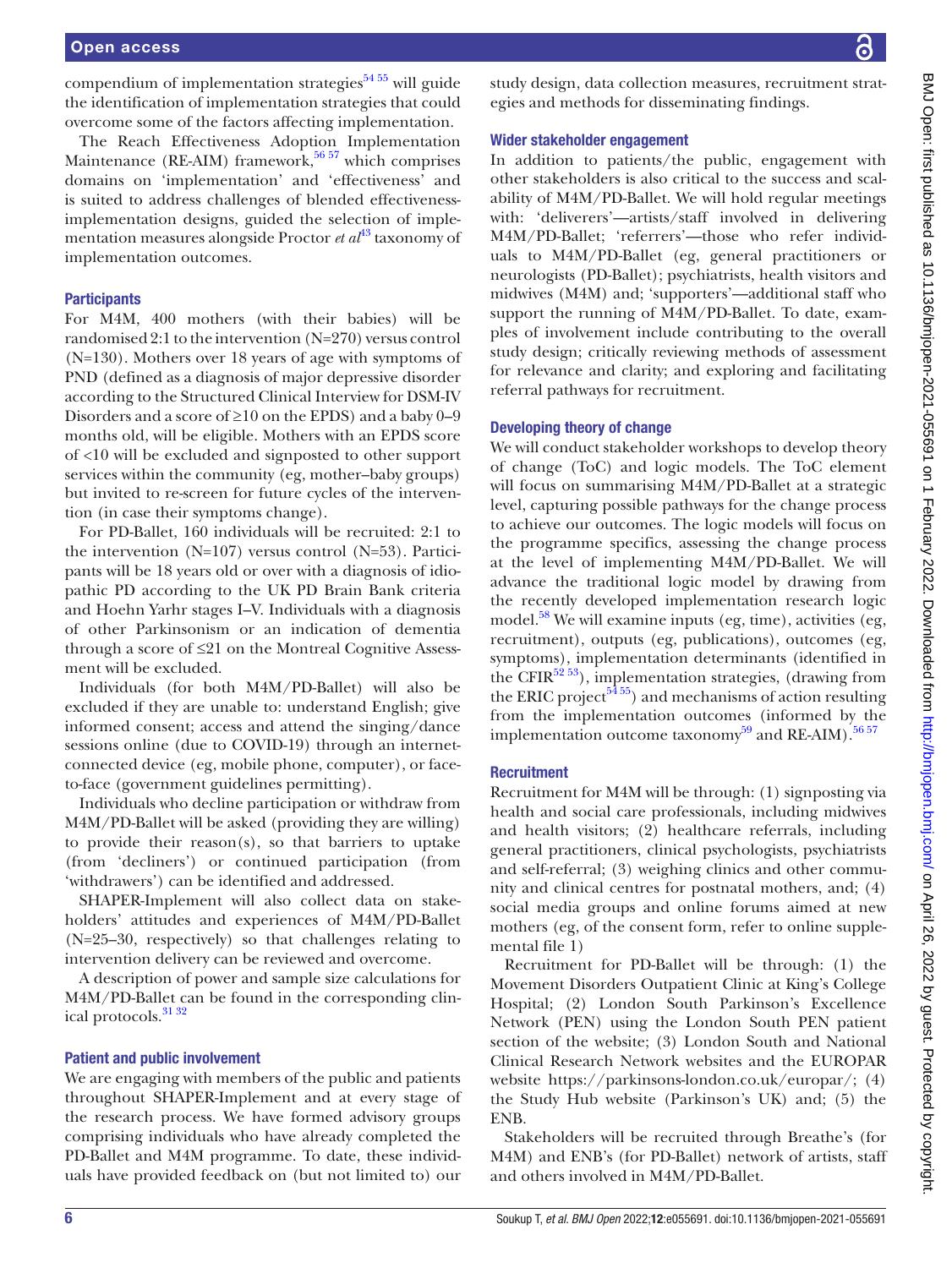The start and end dates for the trials are September 2021–December 2023 (for M4M) and February 2022– December 2022 (for PD-Ballet). Follow-up data will be collected at 36 weeks so the full data collection for the trials will end in May 2024 (for M4M) and May 2023 (for PD-Ballet). It should be noted that more than one cycle of each programme will run for each trial, and that these cycles may overlap (ie, occur simultaneously) to varying degrees for M4M/PD-Ballet—hence, the slightly different durations of each of the trials.

#### **Measures**

Measures will be standardised across M4M/PD-Ballet, piloted and further refined (where applicable) through a codesign process with stakeholders to ensure their suitability.

Data on the acceptability $^{60}$  of M4M/PD-Ballet (primary implementation outcome measure) and training in the delivery of M4M/PD-Ballet (SHAPER-Implement's established implementation strategy), and data on the feasibility $^{60}$  and appropriateness $^{60}$  will be collected at three timepoints.

Implementation costs will be assessed using a previ-ously developed costing proforma<sup>[61 62](#page-12-13)</sup> on the time and financial resource associated with implementing M4M/ PD-Ballet within existing care pathways. To explore commissioning costs, feedback from provider organisations will be sought (those responsible for providing the interventions) to establish a range of plausible unit prices that the National Health Service (NHS)/partner organisations would be required to pay. To establish the impact of M4M/PD-Ballet on the wider utilisation of services (ie, other health and service costs), service utilisation questionnaires on the frequency of contact with other NHS/ non-NHS services over a 3-month retrospective period will be completed. Reported service use will be costed using published unit cost estimates for healthcare and other services. The EQ5D  $3L^{63}$  will be used to evaluate quality of life outcomes and quality-adjusted life year outcomes in the short-term.

To explore sustainment of M4M/PD-Ballet, the 'Normalisation Measure Development' questionnaire<sup>[64](#page-12-1)</sup> will be administered postintervention.

Enrolment onto M4M/PD-Ballet will assess uptake and participation data and attrition rates will be used to assess adherence.

Sociodemographic data on participants and stakeholders will be collected (see [table](#page-9-0) 3 for further details on measures).

#### Qualitative measures

Semi-structured interviews partly informed by the study team's methods of assessment for previous hybrid trials<sup>[50 62](#page-12-6)</sup> will complement the quantitative findings. Interviews will occur post-intervention and examine:

► Implementation strategies used to deliver M4M/ PD-Ballet alongside strategies that may be important to consider by the local centres wishing to

implement M4M/PD-Ballet after completion of SHAPER-Implement.

- ► Factors affecting the perceived acceptability, appropriateness and feasibility of M4M/PD-Ballet.
- ► Fidelity of delivery—whether M4M/PD-Ballet is delivered in accordance with protocol (eg, number and length of sessions, format and content covered).
- ► Fidelity of receipt—how the content of M4M/ PD-Ballet is received by participants, including their experiences of engagement, comprehension of the content delivered, and application of acquired knowledge and skills to daily life.
- ► Factors affecting the sustained use of the knowledge and skills acquired from M4M/PD-Ballet for the longterm management of PND/PD (from participants) and the implementation of M4M/PD-Ballet into local services after the completion of SHAPER-Implement (from stakeholders).
- ► Unintended consequences (positive and negative) of M4M/PD-Ballet
- ► Stakeholders' willingness for continued involvement in M4M/PD-Ballet (ie, intention to adopt) and participants' intentions to use the knowledge and skills gained from M4M/PD-Ballet and recommend M4M/ PD-Ballet to others.

#### Data analysis

#### Quantitative implementation outcomes

Parametric and non-parametric tests will be employed to compare survey responses between the two arms of the trial for M4M/PD-Ballet and the established implementation strategy (ie, training arts leads/ artists). Linear, logistic and Poisson regression models (depending on the distribution of the outcome) will explore the relationship between implementation (Acceptability of Intervention Measure (AIM), Intervention Appropriateness Measure (IAM) and Feasibility of Intervention Measure  $(FIM)^{60}$  $(FIM)^{60}$  $(FIM)^{60}$  and clinical trial primary (EPDS $^{65}$  $^{65}$  $^{65}$  for M4M and MDS-MNS $^{66}$  for PD-Ballet) and secondary outcome. Potential moderators (eg, age of the age of the baby for M4M) of the effect of implementation (AIM, IAM and FIM) on clinical trial primary ( $EPDS<sup>65</sup>$  for M4M and MDS- $MNS<sup>66</sup>$  for PD-Ballet) and secondary outcome will be explored with the inclusion of an interaction term. Mediation analysis using structural equation models under the causal framework will be employed to understand the potential pathways in which implementation outcomes and the implementation strategy of 'training', impact on the effectiveness of M4M/ PD-Ballet.<sup>67</sup> 68</sup> All analyses will be conducted in STATA V.16.0.

#### Psychometric assessment of the reliability, validity and factorial structure of the implementation survey scales

The implementation outcomes scales are relatively new, hence require psychometric assessment. Cronbach's coefficient alpha will evaluate the reliability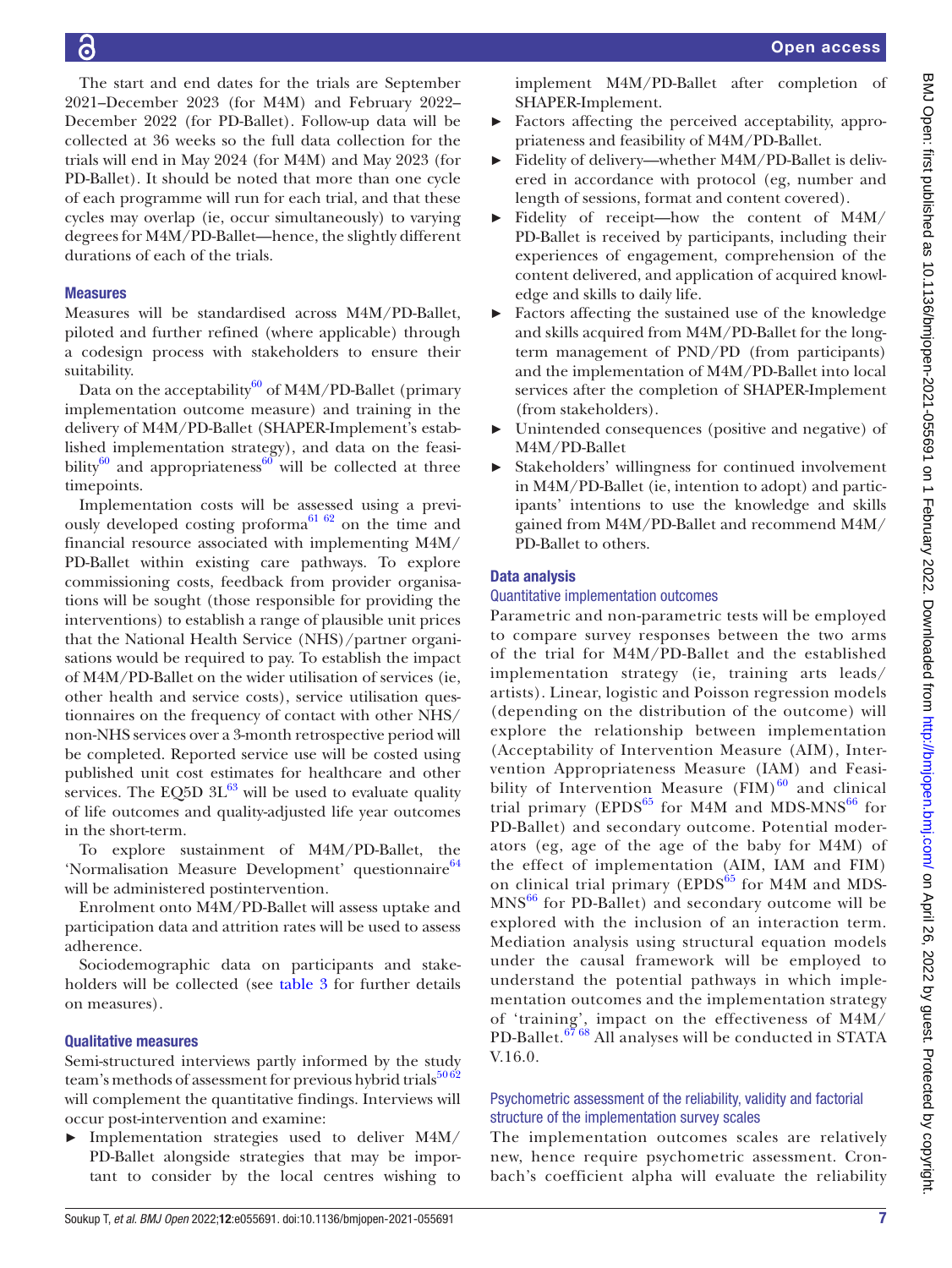| interventions                       |                                                                                                                                                                                                                                                                                                                           |                                          |                                                                                                             |                                              |
|-------------------------------------|---------------------------------------------------------------------------------------------------------------------------------------------------------------------------------------------------------------------------------------------------------------------------------------------------------------------------|------------------------------------------|-------------------------------------------------------------------------------------------------------------|----------------------------------------------|
| <b>Outcome</b>                      | <b>Definition</b>                                                                                                                                                                                                                                                                                                         | Form of measurement Timepoint(s)         |                                                                                                             | Stakeholder group                            |
| <b>Implementation effectiveness</b> |                                                                                                                                                                                                                                                                                                                           |                                          |                                                                                                             |                                              |
| Acceptability                       | Extent to which M4M/PD-Ballet are<br>perceived to be agreeable and acceptable for Interview<br>management of PND and PD, respectively.<br>Extent to which training in the delivery of<br>M4M/PD-Ballet (ie, SHAPER-Implement's<br>established implementation strategy) is<br>considered acceptable to arts leads/artists. | AIM survey                               | During intervention,<br>postintervention and 3-6 stakeholder groups<br>months postintervention<br>follow-up | Participants and wider                       |
| Appropriateness                     | Extent to which M4M/PD-Ballet are perceived IAM survey<br>to be fit and relevant for management of PND Interview<br>and PD, respectively.                                                                                                                                                                                 |                                          | During intervention,<br>postintervention and 3-6 stakeholder groups<br>months postintervention<br>follow-up | Participants and wider                       |
| Feasibility                         | Extent to which M4M/PD-Ballet can be<br>successfully used or carried out to help<br>manage and improve PND and PD-related<br>effects.                                                                                                                                                                                     | FIM survey<br>Interview                  | During intervention,<br>postintervention and 3-6 stakeholder groups<br>months postintervention<br>follow-up | Participants and wider                       |
| Fidelity of delivery                | Extent to which M4M/PD-Ballet sessions<br>were delivered according to protocol.                                                                                                                                                                                                                                           | Interview                                | Postintervention                                                                                            | <b>Deliverers</b>                            |
| Fidelity of receipt                 | Extent to which M4M/PD-Ballet are received<br>as intended.                                                                                                                                                                                                                                                                | Interview                                | Postintervention                                                                                            | Participants                                 |
| Adoption                            | Intention to adopt and use the knowledge<br>and skills learnt in M4M/PD-Ballet in<br>everyday management of PND and PD.                                                                                                                                                                                                   | <b>Interview</b>                         | Postintervention                                                                                            | Participants and wider<br>stakeholder groups |
| Sustainability                      | Facilitators and barriers to sustained use of<br>M4M/PD-Ballet.                                                                                                                                                                                                                                                           | Interview and the<br>NoMad survey        | Postintervention and<br>follow-up                                                                           | Participants and wider<br>stakeholder groups |
| Uptake                              | The proportion and representativeness of<br>individuals willing to participate in M4M/PD-<br>Ballet.                                                                                                                                                                                                                      | <b>Trial records</b>                     | <b>Baseline</b>                                                                                             | Provided by trial<br>manager                 |
| Adherence                           | The number of individuals attending each<br>M4M/PD-Ballet session and the number of<br>dropouts                                                                                                                                                                                                                           | Trial records                            | Throughout intervention<br>period                                                                           | Provided by trial<br>manager                 |
| <b>Unintended</b><br>consequences   | Positive or negative consequences that are<br>not anticipated at the time of implementation<br>of M4M/PD-Ballet.                                                                                                                                                                                                          | Interview                                | Postintervention                                                                                            | Participants and wider<br>stakeholder groups |
| Implementation<br>strategies*       | Strategies used to deliver and implement<br>M4M/PD-Ballet.                                                                                                                                                                                                                                                                | Interview                                | Postintervention                                                                                            | Wider stakeholder<br>groups                  |
|                                     | Implementation costs and cost effectiveness                                                                                                                                                                                                                                                                               |                                          |                                                                                                             |                                              |
| Implementation<br>costs             | Costs associated with prospective<br>implementation of M4M/PD-Ballet.                                                                                                                                                                                                                                                     | Costing proforma                         | Postintervention                                                                                            | Participants and wider<br>stakeholder groups |
| Cost-benefit<br>analysis            | Costs associated with M4M/PD-Ballet vs the EQ-5D 3L<br>benefits in terms of the outcomes.                                                                                                                                                                                                                                 |                                          | During and<br>postintervention                                                                              | Participants                                 |
| Clinical effectiveness <sup>+</sup> |                                                                                                                                                                                                                                                                                                                           |                                          |                                                                                                             |                                              |
|                                     | The impact of M4M/PD-Ballet on the clinical<br>outcomes of interest.                                                                                                                                                                                                                                                      | <b>EPDS</b> survey<br><b>NMSS survey</b> | Baseline,<br>postintervention and 3-6<br>months postintervention<br>follow-up                               | Participants                                 |

<span id="page-9-0"></span>Table 3 Data collection plan for the implementation effectiveness evaluation of Melodies for Mums and PD-Ballet

\*As part of SHAPER-Implement we will be assessing the acceptability and benefit of 'training arts leads/artists' in the delivery of M4M/PD-Ballet (ie, our established implementation strategy) but we will also be examining other implementation strategies that may be of use in the wider-scale implementation of M4M/PD-Ballet.

†For further information on the clinical effectiveness evaluations, please refer to the corresponding clinical protocols for M4M<sup>[31](#page-11-7)</sup> and PD-Ballet.<sup>[32](#page-11-24)</sup> AIM, Acceptability of Intervention Measure; EPDS, Edinburgh Postnatal Depression Scale (Melodies for Mums); FIM, Feasibility of Intervention Measure; IAM, Intervention Appropriateness Measure; M4M, Melodies for Mums; NMSS, Non-Motor Symptoms Scale (Dance for Parkinson's); NoMAD, Implementation measure based on Normalization Process Theory; PD, Parkinson's disease; PD-Ballet, Dance for Parkinson's; PND, postnatal depression; SHAPER, Scale-up of Health-Arts Programmes Effectiveness-Implementation Research.

(internal consistency) of the IAM, FIM and AIM scaleitems (values range from 0 to 1 with internal consistency deemed acceptable when Cronbach's alpha $^{69}$  $^{69}$  $^{69}$  is

 $\geq$ 0.[70](#page-12-17)<sup>70</sup>). A confirmatory factor analysis model will be fitted, using the weighted least square estimator with a mean-and-variance-adjusted  $\chi^2$  method to handle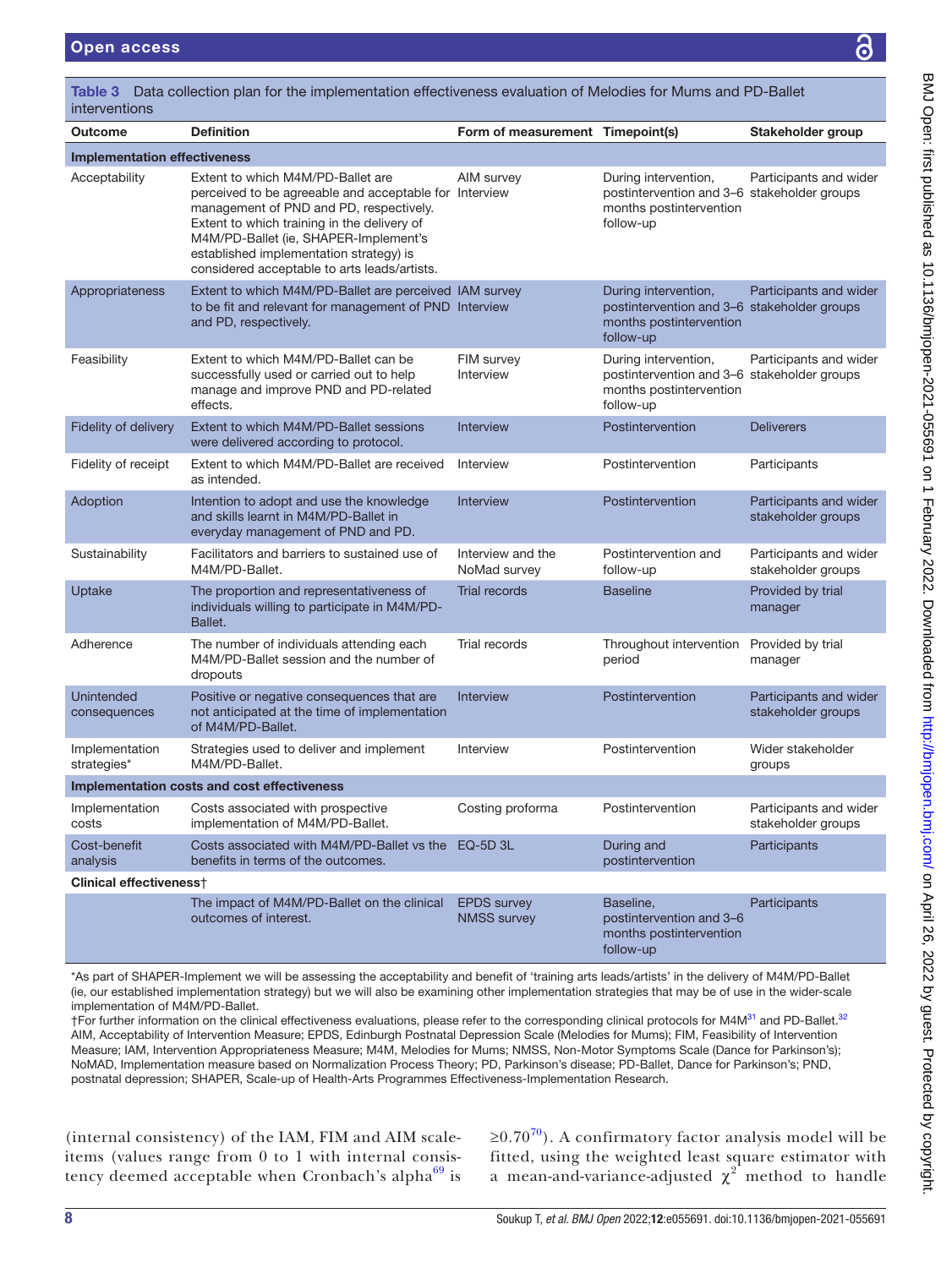ordered categorical items.[71](#page-12-18) To evaluate overall model fit, the comparative fit index  $(CFI)$ ,  $\frac{72}{7}$  $\frac{72}{7}$  $\frac{72}{7}$  the Tucker Lewis index $^{73}$  $^{73}$  $^{73}$  and the root mean square error of approximation  $(RMSEA)^{74}$  will be calculated. A CFI and TLI value of  $>0.90$  indicates adequate fit to the data.<sup>75</sup> A value of RMSEA <0.05 indicates close fit, values between 0.05 and 0.08 suggest adequate model fit, and values >0.10 suggest poor model fit.<sup>[75](#page-12-22)</sup> Psychometric analysis will be conducted using STATA V.16 and Mplus V.7.4.[76](#page-12-23)

#### Health economic outcomes

Using a combination of empirical and modelling methods, we will bring together evidence on clinical endpoints, quality-of-life, implementation and intervention costs, and epidemiological data on prevalence and service utilisation to gauge the cost-effectiveness of delivering M4M/PD-Ballet at scale. We will build in evidence-based assumptions regarding the longerterm health and service resource impacts beyond the observable trial period. The cost-effectiveness of scalability under differing scenarios will be assessed with reference to existing thresholds, inclusive of those currently used by the National Institute for Health and Care Excellence for assessing programme cost-effectiveness. Uncertainty in estimates will be explored through probabilistic and one-way sensitivity analysis. Cost-effectiveness will be evaluated from an NHS perspective, with a focus on exploring the incidence of incremental resource impacts associated with utilisation of NHS funded resources.

#### Qualitative implementation outcomes

A systematic classification process of coding themes/ patterns in the data will be used with the main themes predetermined deductively by the Proctor *et al*<sup>[59](#page-12-12)</sup> implementation outcomes framework and RE-AIM.<sup>[77](#page-12-24)</sup> Subthemes will be shaped inductively with the data until saturation is achieved. CFIR $^{78}$   $^{79}$  will be used to analyse barriers/facilitators (anticipated and actual) to the implementation and sustainment of M4M/PD-Ballet. NVivo V.12 will be used for data analysis.

#### ETHICS AND DISSEMINATION

M4M and PD-Ballet have been reviewed and approved by the West London and GTAC Research Ethics Committee (Reference: 20/PR/0813) and the HRA and Health and Care Research Wales Research Ethics Committee (Reference: 20/WA/0261). Informed consent will be sought from all research participants. The results will be disseminated in academic journals and conferences as well as other channels (including to patients and the public in the centres and healthcare settings where the programmes are being delivered and through social media).

#### Author affiliations

<sup>1</sup> Centre Implementation Science, King's College London, London, UK <sup>2</sup>Department of Psychological Medicine, King's College London, London, UK 4 Breathe Arts Health Research, London, UK

5 South London and Maudsley NHS Foundation Trust, London, UK

<sup>6</sup> Faculty of Medicine, Imperial College London, London, UK

<sup>7</sup> Centre for Performance Science, Royal College of Music, London, UK

<sup>8</sup>Department of Basic and Clinical Neuroscience, King's College London, London, UK <sup>9</sup> English National Ballet, London, UK

<sup>10</sup>Department of Biostatistics and Health Informatics, King's College London, London, UK

Twitter Carolina Estevao [@carolinaestev](https://twitter.com/carolinaestev) and Manonmani Manoharan [@csmony](https://twitter.com/csmony)

Acknowledgements We would like to thank the representatives of the people with Parkinson's disease and postnatal depression, as well as the artists and health care professionals involved, for their time and commitment to the design of this study protocol.

Contributors RED, TS, MBL, AH, CE, DF, PD, CP, HD, TO, RB, KS, LR, KH, AB, MM, RP, AP, RC, FD-F, AH, AW, NC, IB, NS (ie, all authors provided input on the design of the study and its conceptualisation). RD, TS, NS, AH, CE, IB and MLB were responsible for its drafting and edits. All authors provided feedback on all aspects of the content of the manuscript and its methodology. All authors read and approved the final version of the manuscript.

Funding This research was funded in whole, or in part, by the Wellcome Trust [219425/Z/19/Z]. For the purpose of open access, the author has applied a CC BY public copyright licence to any Author Accepted Manuscript version arising from this submission. These trials included in SHAPER-Implement are part of the SHAPER programme, a Scaling-up Health-Arts Programme to scale up arts interventions. IB, AH and NS are funded by and RD is supported by the National Institute for Health Research (NIHR) via the 'Applied Research Collaboration South London' (NIHR ARC South London) at King's College Hospital National Health Service (NHS) Foundation Trust, London, UK. AH and NS are members of King's Improvement Science, which offers co-funding to the NIHR ARC South London and is funded by King's Health Partners (Guy's and St Thomas' NHS Foundation Trust, King's College Hospital NHS Foundation Trust, King's College London and South London and Maudsley NHS Foundation Trust), and Guy's and St Thomas' Foundation. IB (is further funded) and CP are supported by the NIHR Biomedical Research Centre at South London and Maudsley NHS Foundation Trust and CP is a NIHR Senior Investigator. MLB is further funded by Diabetes UK. RP is supported by HEartS, a project funded by the UK's Arts and Humanities Research Council to investigate the health, economic and social impact of the arts (Grant ref. AH/P005888/1). The funding agreements ensured the authors' independence in designing the study, interpreting the data, writing, and publishing the report. The views expressed are those of the authors and not necessarily reflect those of the NHS, the Wellcome Trust, the NIHR, the charities or the Department of Health and Social Care.

Competing interests NS is the Director of London Safety & Training Solution Ltd, which offers training in patient safety, implementation solutions and human factors to healthcare organisations and the pharmaceutical industry. TS received funding from Cancer Alliances and Health Education England for training multidisciplinary teams in assessment and quality improvement methods in the UK. TS received consultancy fees from Roche Diagnostics in relation to implementation of innovations for multidisciplinary teams and their meetings in the USA. DF is a non-executive board director for Breathe Arts Health Research. But she receives no financial compensation for her involvement. CP has received research funding from Johnson & Johnson for research on depression and inflammation, and by a Wellcome Trust strategy award to the Neuroimmunology of Mood Disorders and Alzheimer's Disease (NIMA) Consortium (104025), which is also funded by Janssen, GlaxoSmithKline, Lundbeck and Pfizer. The work presented in this paper is unrelated to this funding.

Patient consent for publication Not applicable.

Provenance and peer review Not commissioned; externally peer reviewed.

Supplemental material This content has been supplied by the author(s). It has not been vetted by BMJ Publishing Group Limited (BMJ) and may not have been peer-reviewed. Any opinions or recommendations discussed are solely those of the author(s) and are not endorsed by BMJ. BMJ disclaims all liability and responsibility arising from any reliance placed on the content. Where the content includes any translated material, BMJ does not warrant the accuracy and reliability of the translations (including but not limited to local regulations, clinical guidelines, terminology, drug names and drug dosages), and is not responsible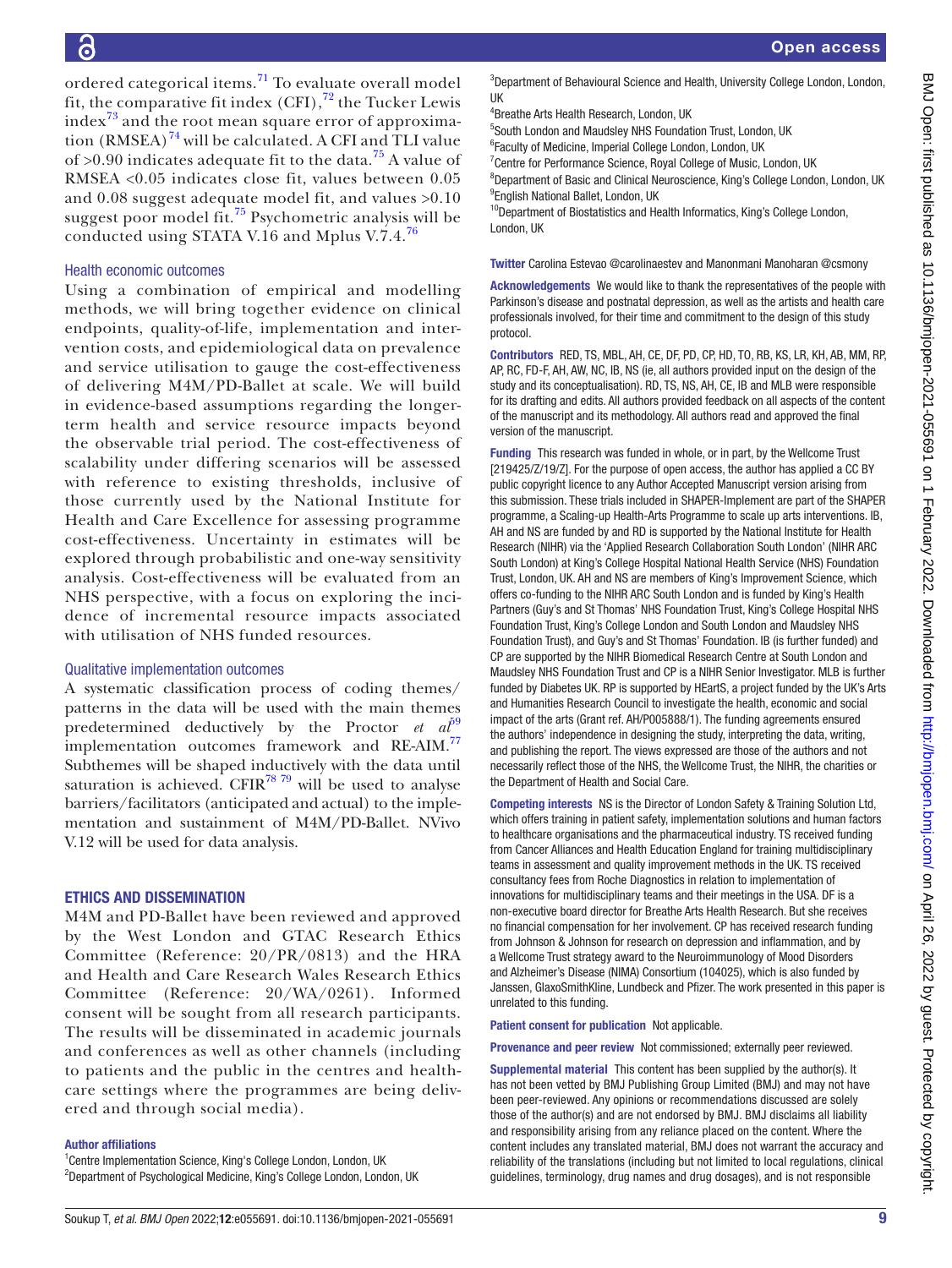for any error and/or omissions arising from translation and adaptation or otherwise.

Open access This is an open access article distributed in accordance with the Creative Commons Attribution 4.0 Unported (CC BY 4.0) license, which permits others to copy, redistribute, remix, transform and build upon this work for any purpose, provided the original work is properly cited, a link to the licence is given, and indication of whether changes were made. See: [https://creativecommons.org/](https://creativecommons.org/licenses/by/4.0/) [licenses/by/4.0/.](https://creativecommons.org/licenses/by/4.0/)

#### ORCID iDs

Tayana Soukup<http://orcid.org/0000-0003-0203-7264> Rachel E Davis<http://orcid.org/0000-0003-2406-7181> Carolina Estevao<http://orcid.org/0000-0001-7758-0371>

#### **REFERENCES**

- <span id="page-11-0"></span>1 All-Party Parliamentary Group on Arts. *Health and wellbeing inquiry report. creative health: the arts for health and wellbeing. All-Party parliamentary group on arts*, 2017.
- <span id="page-11-1"></span>2 Fancourt D, Finn S. *What is the evidence on the role of the arts in improving health and well-being? A scoping review. who regional office for Europe*, 2019.
- 3 Stuckey HL, Nobel J. The connection between art, healing, and public health: a review of current literature. *[Am J Public Health](http://dx.doi.org/10.2105/AJPH.2008.156497)* 2010;100:254–63.
- 4 Boyce M, Bungay H, Munn-Giddings C, *et al*. The impact of the arts in healthcare on patients and service users: a critical review. *[Health](http://dx.doi.org/10.1111/hsc.12502)  [Soc Care Community](http://dx.doi.org/10.1111/hsc.12502)* 2018;26:458–73.
- 5 Eccles MP, Mittman BS. Welcome to implementation science. *[Implementation Sci](http://dx.doi.org/10.1186/1748-5908-1-1)* 2006;1.
- <span id="page-11-2"></span>6 Estevao C, Fancourt D, Dazzan P, *et al*. Scaling-up Health-Arts programmes: the largest study in the world bringing arts-based mental health interventions into a national health service. *[BJPsych](http://dx.doi.org/10.1192/bjb.2020.122)  [Bull](http://dx.doi.org/10.1192/bjb.2020.122)* 2021;45:32–9.
- <span id="page-11-3"></span>7 Boath E, Henshaw C. The treatment of postnatal depression: a comprehensive literature review. *[J Reprod Infant Psychol](http://dx.doi.org/10.1080/02646830120073224)* 2001;19:215–48.
- 8 Morrell CJ, Warner R, Slade P, *et al*. Psychological interventions for postnatal depression: cluster randomised trial and economic evaluation. The ponder trial. *[Health Technol Assess](http://dx.doi.org/10.3310/hta13300)* 2009;13:1–153.
- <span id="page-11-15"></span>9 National Institute for Health Care Excellence. *Parkinson's disease in adults: National Institute for Health and Care Excellence*, 2017.
- <span id="page-11-14"></span>10 UK Parkinson's. *UK Parkinson's audit - Transforming care. UK Parkinson's*, 2017.
- <span id="page-11-10"></span>11 Bauer A, Parsonage M, Knapp M. *The costs of perinatal mental health problems. centre for mental health and London school of economics*, 2014.
- 12 Parkinson's UK. *The cost of Parkinson's: the financial impact of living with the condition. Parkinson's UK*, 2017.
- 13 Soundy A, Stubbs B, Roskell C. The experience of Parkinson's disease: a systematic review and meta-ethnography. *[ScientificWorldJournal](http://dx.doi.org/10.1155/2014/613592)* 2014;2014:1–19.
- <span id="page-11-12"></span>14 Yang W, Hamilton JL, Kopil C, *et al*. Current and projected future economic burden of Parkinson's disease in the U.S. *[NPJ Parkinsons](http://dx.doi.org/10.1038/s41531-020-0117-1)  [Dis](http://dx.doi.org/10.1038/s41531-020-0117-1)* 2020;6:15.
- <span id="page-11-4"></span>15 Bledsoe SE, Grote NK. Treating depression during pregnancy and the postpartum: a preliminary meta-analysis. *[Res Soc Work Pract](http://dx.doi.org/10.1177/1049731505282202)* 2006;16:109–20.
- 16 Cooper PJ, Murray L, Wilson A, *et al*. Controlled trial of the short- and long-term effect of psychological treatment of postpartum depression. I. impact on maternal mood. *[Br J Psychiatry](http://dx.doi.org/10.1192/bjp.182.5.412)* 2003;182:412–9.
- 17 Milgrom J, Negri LM, Gemmill AW, *et al*. A randomized controlled trial of psychological interventions for postnatal depression. *[Br J Clin](http://dx.doi.org/10.1348/014466505X34200)  [Psychol](http://dx.doi.org/10.1348/014466505X34200)* 2005;44:529–42.
- 18 Cooper PJ, Murray L, Halligan SL. *Treatment of postpartum depression*. Winnicott Research Unit, University of Reading, UK: Centre of Excellence for Early Childhood Development, 2010.
- <span id="page-11-5"></span>19 Booth FW, Roberts CK, Laye MJ. Lack of exercise is a major cause of chronic diseases. *[Compr Physiol](http://dx.doi.org/10.1002/cphy.c110025)* 2012;2:1143–211.
- 20 Chaudhuri KR, Titova N, Department of Neurology, Neurosurgery and Medical Genetics, Pirogov Russian National Research Medical University, Moscow, Russian Federation. Societal burden and persisting unmet needs of Parkinson's disease. *[Eur Neurol Rev](http://dx.doi.org/10.17925/ENR.2019.14.1.28)* 2019;14:28–35.
- 21 Martinez-Martin P, Rodriguez-Blazquez C, Kurtis MM, *et al*. The impact of non-motor symptoms on health-related quality of life of patients with Parkinson's disease. *[Mov Disord](http://dx.doi.org/10.1002/mds.23462)* 2011;26:399–406.
- <span id="page-11-6"></span>22 Bognar S, DeFaria AM, O'Dwyer C, *et al*. More than just dancing: experiences of people with Parkinson's disease in a therapeutic dance program. *[Disabil Rehabil](http://dx.doi.org/10.1080/09638288.2016.1175037)* 2017;39:1073–8.
- <span id="page-11-16"></span>23 Fancourt D, Perkins R. Associations between singing to babies and symptoms of postnatal depression, wellbeing, self-esteem and mother-infant bond. *[Public Health](http://dx.doi.org/10.1016/j.puhe.2017.01.016)* 2017;145:149–52.
- <span id="page-11-17"></span>24 Fancourt D, Perkins R. Effect of singing interventions on symptoms of postnatal depression: three-arm randomised controlled trial. *[Br J](http://dx.doi.org/10.1192/bjp.2017.29)  [Psychiatry](http://dx.doi.org/10.1192/bjp.2017.29)* 2018;212:119–21.
- 25 Fancourt D, Perkins R. The effects of mother–infant singing on emotional closeness, affect, anxiety, and stress hormones. *[Music Sci](http://dx.doi.org/10.1177/2059204317745746)* 2018;1:205920431774574.
- <span id="page-11-18"></span>26 Fancourt D, Perkins R. Creative interventions for symptoms of postnatal depression: a process evaluation of implementation. *[Arts](http://dx.doi.org/10.1080/17533015.2017.1413398)  [Health](http://dx.doi.org/10.1080/17533015.2017.1413398)* 2019;11:38–53.
- <span id="page-11-20"></span>27 Houston S, McGill A. A mixed-methods study into ballet for people living with Parkinson's. *[Arts Health](http://dx.doi.org/10.1080/17533015.2012.745580)* 2013;5:103–19.
- <span id="page-11-19"></span>28 Cultural Commissioning Programme Case Study. *English National Ballet Dance for Parkinson's: Harnessing the power of dance to improve Health & Wellbeing*, 2015.
- 29 Fancourt D, Perkins R. Does attending community music interventions lead to changes in wider musical behaviours? the effect of mother–infant singing classes on musical behaviours amongst mothers with symptoms of postnatal depression. *[Psychol Music](http://dx.doi.org/10.1177/0305735617742197)* 2019;47:132–43.
- 30 Perkins R, Yorke S, Fancourt D. How group singing facilitates recovery from the symptoms of postnatal depression: a comparative qualitative study. *[BMC Psychol](http://dx.doi.org/10.1186/s40359-018-0253-0)* 2018;6:41.
- <span id="page-11-7"></span>31 Estevao C, Bind R, Fancourt D, *et al*. SHAPER-PND trial: clinical effectiveness protocol of a community singing intervention for postnatal depression. *[BMJ Open](http://dx.doi.org/10.1136/bmjopen-2021-052133)* 2021;11:e052133.
- <span id="page-11-24"></span>32 Podlewska A, Davis R, Soukup T. Design of the PD-Ballet study: a randomised controlled single-blind hybrid type 2 clinical trial evaluating the effects of ballet dancing on motor and non-motor symptoms in Parkinson's disease.
- <span id="page-11-8"></span>33 Curran GM, Bauer M, Mittman B, *et al*. Effectiveness-implementation hybrid designs: combining elements of clinical effectiveness and implementation research to enhance public health impact. *[Med Care](http://dx.doi.org/10.1097/MLR.0b013e3182408812)* 2012;50:217–26.
- <span id="page-11-9"></span>34 King's Cultural Community. Arts, health & wellbeing: King's College London. Available: [https://www.kcl.ac.uk/cultural/arts-health](https://www.kcl.ac.uk/cultural/arts-health-wellbeing)[wellbeing](https://www.kcl.ac.uk/cultural/arts-health-wellbeing)
- 35 King's Cultural Community. Arts-enhanced health education. Available: [https://www.kcl.ac.uk/cultural/arts-health-wellbeing/](https://www.kcl.ac.uk/cultural/arts-health-wellbeing/education) [education](https://www.kcl.ac.uk/cultural/arts-health-wellbeing/education)
- 36 Grigoriadis S, Wilton AS, Kurdyak PA, *et al*. Perinatal suicide in Ontario, Canada: a 15-year population-based study. *[CMAJ](http://dx.doi.org/10.1503/cmaj.170088)* 2017;189:1085–92.
- 37 Slomian J, Honvo G, Emonts P, *et al*. Consequences of maternal postpartum depression: a systematic review of maternal and infant outcomes. *[Womens Health](http://dx.doi.org/10.1177/1745506519844044)* 2019;15:1745506519844044.
- <span id="page-11-11"></span>38 Pearlstein T, Howard M, Salisbury A, *et al*. Postpartum depression. *[Am J Obstet Gynecol](http://dx.doi.org/10.1016/j.ajog.2008.11.033)* 2009;200:357–64.
- 39 Alison C, Scott S. Pharmacologic and hormonal treatments for postpartum depression. *Psychiatr Ann* 2005;35:568–76.
- 40 Becki H. NHS England's Access and Waiting Times Programme Perinatal Mental Health, 2015p. Available: [http://www.swscn.org.](http://www.swscn.org.uk/wp/wp-content/uploads/2015/12/-07-31-presentation-NHSE-perinatal-programme.pdf) [uk/wp/wp-content/uploads/2015/12/-07-31-presentation-NHSE](http://www.swscn.org.uk/wp/wp-content/uploads/2015/12/-07-31-presentation-NHSE-perinatal-programme.pdf)[perinatal-programme.pdf](http://www.swscn.org.uk/wp/wp-content/uploads/2015/12/-07-31-presentation-NHSE-perinatal-programme.pdf)
- 41 Yang G, Schmiel L, Zhou M. *Economic Burden and Future Impact of Parkinson's Disease Final Report. The Lewin Group*, 2019.
- <span id="page-11-13"></span>42 Parkinson's UK. *The incidence and prevalence of Parkinson's in the UK*. Parkinson's UK, 2018.
- <span id="page-11-23"></span>43 Kelberman MA, Vazey EM. New pharmacological approaches to treating non-motor symptoms of Parkinson's disease. *[Curr](http://dx.doi.org/10.1007/s40495-016-0071-0)  [Pharmacol Rep](http://dx.doi.org/10.1007/s40495-016-0071-0)* 2016;2:253–61.
- 44 Zahoor I, Shafi A, Haq E. *Pharmacological Treatment of Parkinson's Disease. Parkinson's Disease: Pathogenesis and Clinical Aspects*. Brisbane Codon Publications, 2018.
- <span id="page-11-21"></span>45 Barnish MS, Barran SM. A systematic review of active group-based dance, singing, music therapy and theatrical interventions for quality of life, functional communication, speech, motor function and cognitive status in people with Parkinson's disease. *[BMC Neurol](http://dx.doi.org/10.1186/s12883-020-01938-3)* 2020;20:371.
- 46 McGill A, Houston S, Lee RYW. Effects of a ballet-based dance intervention on gait variability and balance confidence of people with Parkinson's. *[Arts Health](http://dx.doi.org/10.1080/17533015.2018.1443947)* 2019;11:133–46.
- <span id="page-11-22"></span>47 Craig P, Dieppe P, Macintyre S, *et al*. Developing and evaluating complex interventions: the new medical Research Council guidance. *[BMJ](http://dx.doi.org/10.1136/bmj.a1655)* 2008;337:a1655.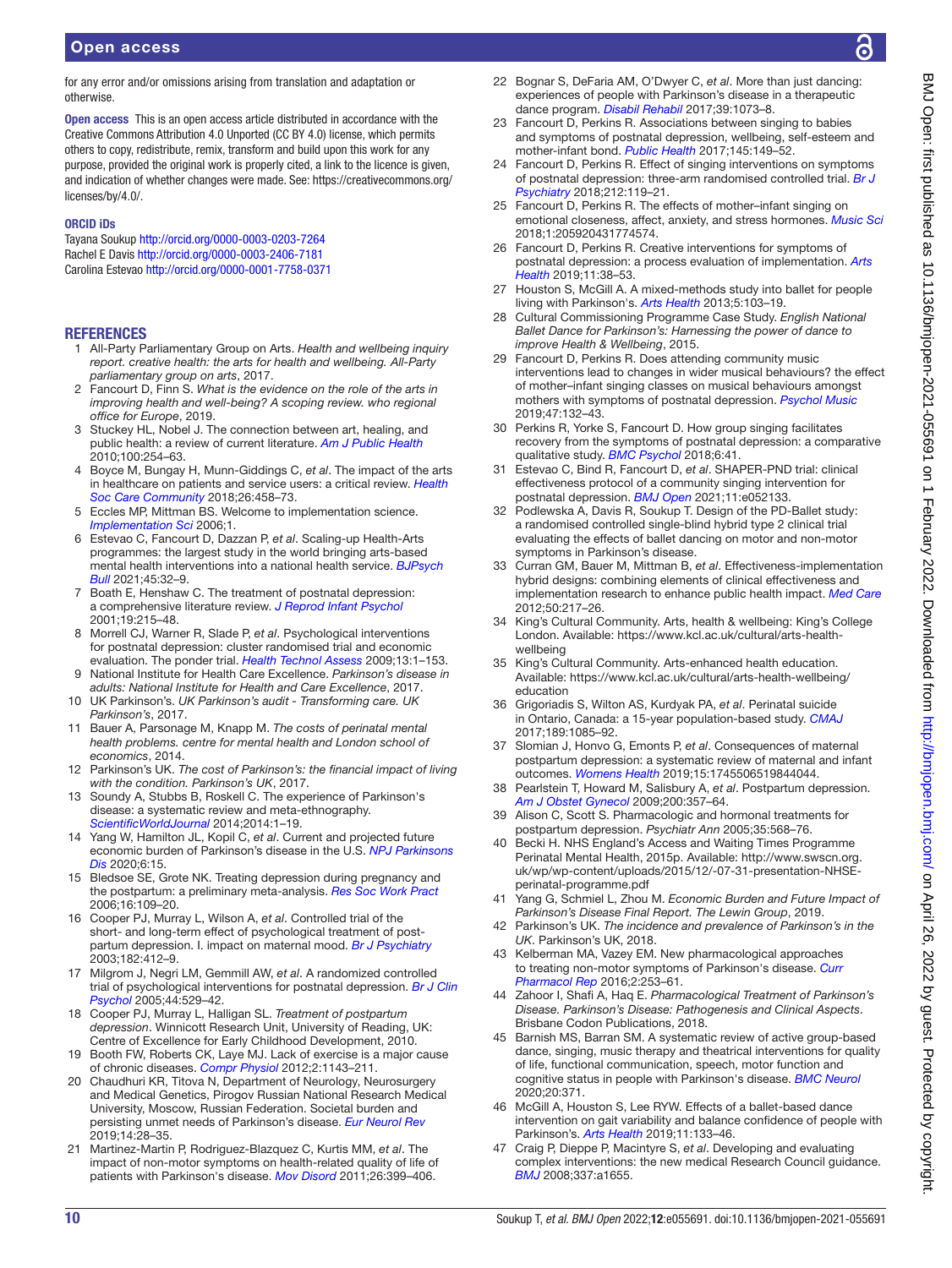## ൳

- 48 Craig P, Dieppe P, Macintyre S, *et al*. Developing and evaluating complex interventions: the new medical Research Council guidance. *[Int J Nurs Stud](http://dx.doi.org/10.1016/j.ijnurstu.2012.09.010)* 2013;50:587–92.
- <span id="page-12-5"></span>49 Hull L, Goulding L, Khadjesari Z, *et al*. Designing high-quality implementation research: development, application, feasibility and preliminary evaluation of the implementation science research development (ImpRes) tool and guide. *[Implement Sci](http://dx.doi.org/10.1186/s13012-019-0897-z)* 2019;14:80.
- <span id="page-12-6"></span>50 Soukup T, Hull L, Smith EL, *et al*. Effectiveness-implementation hybrid type 2 trial evaluating two psychoeducational programmes for severe hypoglycaemia in type 1 diabetes: implementation study protocol. *[BMJ Open](http://dx.doi.org/10.1136/bmjopen-2019-030370)* 2019;9:303–70.
- <span id="page-12-7"></span>51 Michie S, van Stralen MM, West R. The behaviour change wheel: a new method for characterising and designing behaviour change interventions. *[Implement Sci](http://dx.doi.org/10.1186/1748-5908-6-42)* 2011;6:42.
- <span id="page-12-8"></span>52 Consolidated framework for implementation research, 2021. Available: <https://cfirguide.org/>
- 53 Damschroder LJ, Aron DC, Keith RE, *et al*. Fostering implementation of health services research findings into practice: a consolidated framework for advancing implementation science. *[Implement Sci](http://dx.doi.org/10.1186/1748-5908-4-50)* 2009;4:50.
- <span id="page-12-9"></span>54 Powell BJ, Waltz TJ, Chinman MJ, *et al*. A refined compilation of implementation strategies: results from the expert recommendations for implementing change (ERIC) project. *[Implement Sci](http://dx.doi.org/10.1186/s13012-015-0209-1)* 2015;10:21.
- 55 Waltz TJ, Powell BJ, Matthieu MM, *et al*. Use of concept mapping to characterize relationships among implementation strategies and assess their feasibility and importance: results from the expert recommendations for implementing change (ERIC) study. *[Implement](http://dx.doi.org/10.1186/s13012-015-0295-0)  [Sci](http://dx.doi.org/10.1186/s13012-015-0295-0)* 2015;10:109.
- <span id="page-12-10"></span>56 RE-AIM, 2021. Available: <https://www.re-aim.org/>
- 57 Glasgow RE, Vogt TM, Boles SM. Evaluating the public health impact of health promotion interventions: the RE-AIM framework. *[Am J](http://dx.doi.org/10.2105/ajph.89.9.1322)  [Public Health](http://dx.doi.org/10.2105/ajph.89.9.1322)* 1999;89:1322–7.
- <span id="page-12-11"></span>58 Smith JD, Li DH, Rafferty MR. The implementation research logic model: a method for planning, executing, reporting, and synthesizing implementation projects. *[Implement Sci](http://dx.doi.org/10.1186/s13012-020-01041-8)* 2020;15:84.
- <span id="page-12-12"></span>59 Proctor E, Silmere H, Raghavan R, *et al*. Outcomes for implementation research: conceptual distinctions, measurement challenges, and research agenda. *[Adm Policy Ment Health](http://dx.doi.org/10.1007/s10488-010-0319-7)* 2011;38:65–76.
- <span id="page-12-0"></span>60 Weiner BJ, Lewis CC, Stanick C, *et al*. Psychometric assessment of three newly developed implementation outcome measures. *[Implement Sci](http://dx.doi.org/10.1186/s13012-017-0635-3)* 2017;12:108.
- <span id="page-12-13"></span>61 Soukup THL, Smith EL, *et al*, PWD Group. The role, value and challenges of stakeholder involvement in implementation research. *BMJ Q&S*.
- <span id="page-12-2"></span>62 Soukup T, Hull L, Healey A. Interview topic guides exploring implementation outcomes across stakeholder groups (version 2) Zenodo 2020.
- <span id="page-12-4"></span>63 Herdman M, Gudex C, Lloyd A, *et al*. Development and preliminary testing of the new five-level version of EQ-5D (EQ-5D-5L). *[Qual Life](http://dx.doi.org/10.1007/s11136-011-9903-x)  [Res](http://dx.doi.org/10.1007/s11136-011-9903-x)* 2011;20:1727–36.
- <span id="page-12-1"></span>64 et alFinch TG, May M;, Mair CR;. NoMad: implementation measure based on normalization process theory, 2015. Available: [http://www.](http://www.normalizationprocess.org) [normalizationprocess.org](http://www.normalizationprocess.org)
- <span id="page-12-3"></span>65 Cox JL, Holden JM, Sagovsky R. Detection of postnatal depression. development of the 10-item Edinburgh postnatal depression scale. *[Br J Psychiatry](http://dx.doi.org/10.1192/bjp.150.6.782)* 1987;150:782–6.
- <span id="page-12-14"></span>66 Martinez-Martin P, Chaudhuri KR, Rojo-Abuin JM, *et al*. Assessing the non-motor symptoms of Parkinson's disease: MDS-UPDRS and NMS Scale. *[Eur J Neurol](http://dx.doi.org/10.1111/ene.12165)* 2015;22:37–43.
- <span id="page-12-15"></span>67 De Stavola BL, Daniel RM, Ploubidis GB, *et al*. Mediation analysis with intermediate confounding: structural equation modeling viewed through the causal inference lens. *[Am J Epidemiol](http://dx.doi.org/10.1093/aje/kwu239)* 2015;181:64–80.
- 68 RK. *Principles and practice of structural equation modeling*. 3rd ed. New York: Guilford press, 2011.
- <span id="page-12-16"></span>69 Cronbach LJ. Coefficient alpha and the internal structure of tests. *[Psychometrika](http://dx.doi.org/10.1007/BF02310555)* 1951;16:297–334.
- <span id="page-12-17"></span>70 DeVellis R. *Scale development: theory and applications: SAGE publications*, 2016.
- <span id="page-12-18"></span>71 Muthén B, du Toit S, Spisic D. Robust inference using weighted least squares and quadratic estimating equations in latent variable modeling with categorical and continuous outcomes. *Psychometrika* 1997;75:40–5.
- <span id="page-12-19"></span>72 Bentler PM. Comparative fit indexes in structural models. *[Psychol](http://dx.doi.org/10.1037/0033-2909.107.2.238)  [Bull](http://dx.doi.org/10.1037/0033-2909.107.2.238)* 1990;107:238–46.
- <span id="page-12-20"></span>73 Tucker LR, Lewis C. A reliability coefficient for maximum likelihood factor analysis. *[Psychometrika](http://dx.doi.org/10.1007/BF02291170)* 1973;38:1–10.
- <span id="page-12-21"></span>74 Steiger JH. *Statistically-Based tests for the number of common factors*, 1980.
- <span id="page-12-22"></span>75 Lt H, Bentler PM. Cutoff criteria for fit indexes in covariance structure analysis: conventional criteria versus new alternatives. *Struct Equ Modeling* 1999;6:1–55.
- <span id="page-12-23"></span>76 Muthén LK, Muthén BO. *Mplus User's Guide*. 5th ed. Los Angeles, CA: Muthén & Muthén: 1998–2007.
- <span id="page-12-24"></span>77 Harden SM, Smith ML, Ory MG, *et al*. Re-aim in clinical, community, and corporate settings: perspectives, strategies, and recommendations to enhance public health impact. *[Front Public](http://dx.doi.org/10.3389/fpubh.2018.00071)  [Health](http://dx.doi.org/10.3389/fpubh.2018.00071)* 2018;6:71.
- <span id="page-12-25"></span>78 Damschroder LJ, Hagedorn HJ. A guiding framework and approach for implementation research in substance use disorders treatment. *[Psychol Addict Behav](http://dx.doi.org/10.1037/a0022284)* 2011;25:194–205.
- 79 Kirk MA, Kelley C, Yankey N, *et al*. A systematic review of the use of the consolidated framework for implementation research. *[Implement](http://dx.doi.org/10.1186/s13012-016-0437-z)  [Sci](http://dx.doi.org/10.1186/s13012-016-0437-z)* 2016;11:72.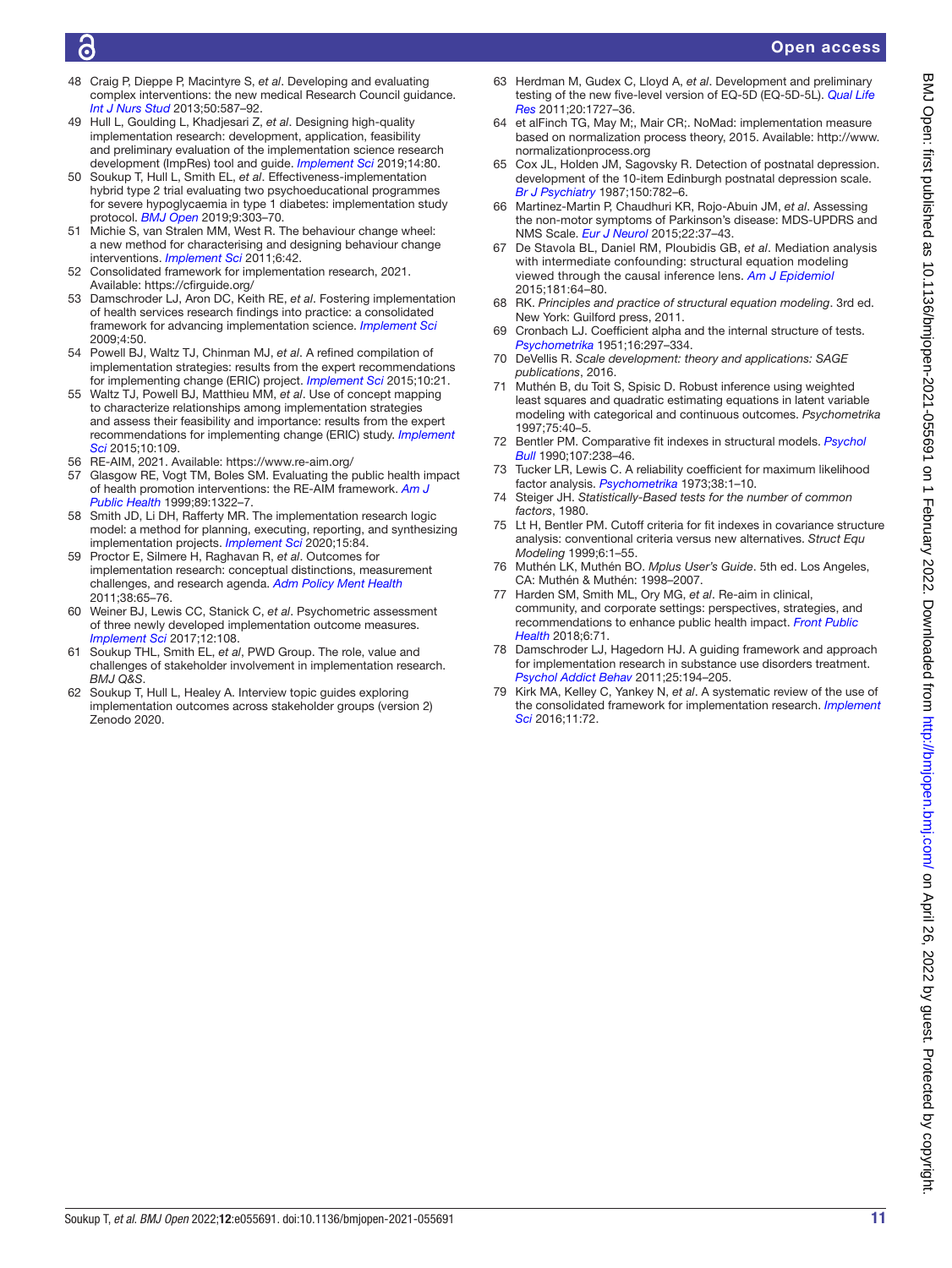IRAS number: 278445 Participant ICF Version 1.8 20-July-21





#### **CONSENT FORM FOR PARTICIPANTS IN RESEARCH STUDIES**

**Please complete this form after you have read the Information Sheet and/or listened to an explanation about the research.** 

#### **Title of Study: SHAPER-PND: Community singing interventions for postnatal depression: a hybrid type II effectiveness-implementation trial**

Thank you for considering taking part in this research. One of the researchers from the research team will explain the project to you before you agree to take part. If you have any questions arising from the Information Sheet or explanation already given to you, please ask the researcher before you decide whether you should join in. You will be given a copy of this Consent Form to keep and refer to at any time.

Your information may be subject to review by responsible individuals from the research team for screening, monitoring and audit purposes.

Confidentiality will be maintained and you will not be identified in any research outputs.

#### **I confirm that I understand that by ticking/initialling a 'Yes' box, I am consenting to being involved in this element of the study. I confirm that I understand that by ticking/initialling a 'No' box, I DO NOT consent to being involved in this element of the study.**

| I confirm that I have read and understood the information sheet dated [30-Jul-2021,          |
|----------------------------------------------------------------------------------------------|
| version 2.1] for the above study. I have had the opportunity to consider the information and |
| asked questions which have been answered to my satisfaction.                                 |

2. I consent voluntarily for myself and for my baby to be a participant in this study and understand that I can withdraw from the study at any time, without having to give a reason.

3. I consent to the processing of my personal information for the purposes explained to me in the Information Sheet. I understand that such information will be handled confidentially, in accordance with the terms of the General Data Protection Regulation.

4. I agree that the research team may use my data for future research within and outside the EU and understand that any such use of identifiable data would be reviewed and approved by a research ethics committee. In such cases, as with this project, data will not be identifiable in any report.

5. I agree to be contacted in the future by King's College London researchers who would like to invite me to participate in follow up studies to this project, or in future studies of a similar nature.





Page 1 of 2

Soukup T*, et al. BMJ Open* 2022; 12:e055691. doi: 10.1136/bmjopen-2021-055691

**Yes No**